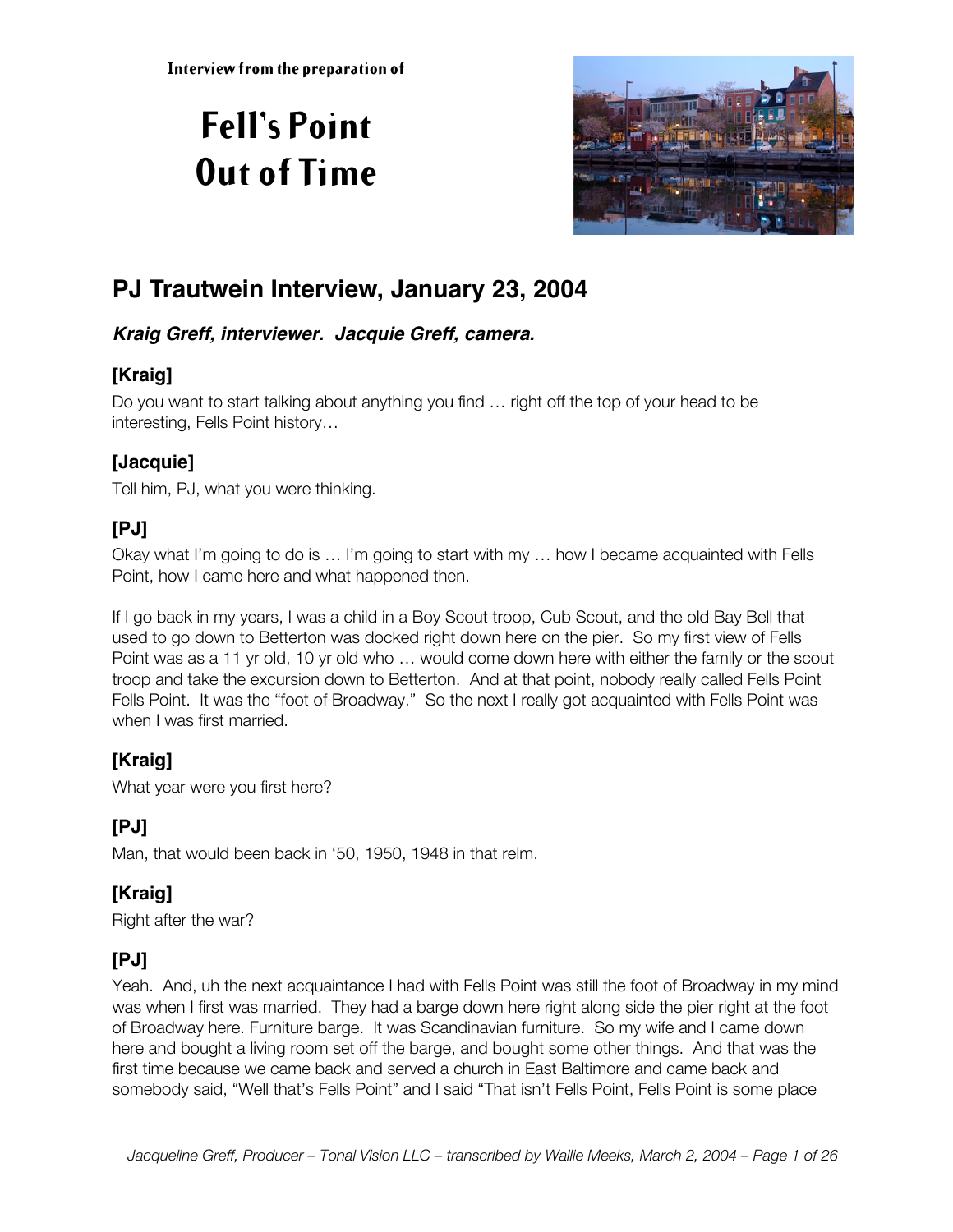else. What d'ya mean that Fells Point?" They finally convinced me that was called Fells Point and so that was my next adventure with Fells Point. At the same time, we came down here when night we came down to the Acropolis. It was owned by Nick's family of Jimmy's. They had belly dancers very popular place in the city. Everybody knew the Acropolis and the belly dancers. We came down with friends, acquaintance with Fells Point.

And then I served a church in Northwest Baltimore and West Baltimore, and I was there for about 7 years, 6 years and my wife left me. So one of the councilmen said, "I know just the thing for you." This guy was … something else. He said, "I'm going to pick you up on Thursday night and I'm gonna take you to some place." And I said okay. I was in for anything at that time. And so he brought me down to Fells Point and to Ledbetter's. And every Thursday night, Ledbetter's was just packed. It seemed like they had sectioned … bars in different sections in the city but had a different night that people would go to. And they would travel to these … Ledbetter's was Thursday night. And you could not … you could hardly get into the place. If you could ease your way in the front door and finally make it half way back, Ledbetter's you were lucky. So JC, that was this councilman's name, the church council, he introduced me to Fells Point. And it was at this time…

# **[Kraig]**

What year?

# **[PJ]**

Oh … in probably in fall of '73.

# **[Kraig]**

I was just starting my first year of college.

# **[Jacquie]**

Don't make him feel too bad.

# **[Kraig]**

I was turning 18.

# **[PJ]**

[groans] I was 30's or something, mid '30's. So anyway JC and I stared to hook up and come down here every week. And it was at this time I met a man by the name of Ralph Miller which I later found out was not his real name. It was his alias. But Ralph was one of the true characters of Fells Point. Probably one of the most intelligent men I've ever known… raw intelligence. He was the kind of guy that got along with everybody. I mean, and he would get by with stuff. If there were a couple walking down the street, he'd go up, not knowing this couple, he'd go up and hug and kiss the woman, the couple and turn to the guy and say "by gosh you have good taste" and get by with it! Just get by with it! This was the kind of guy he was. [01:06:20;24]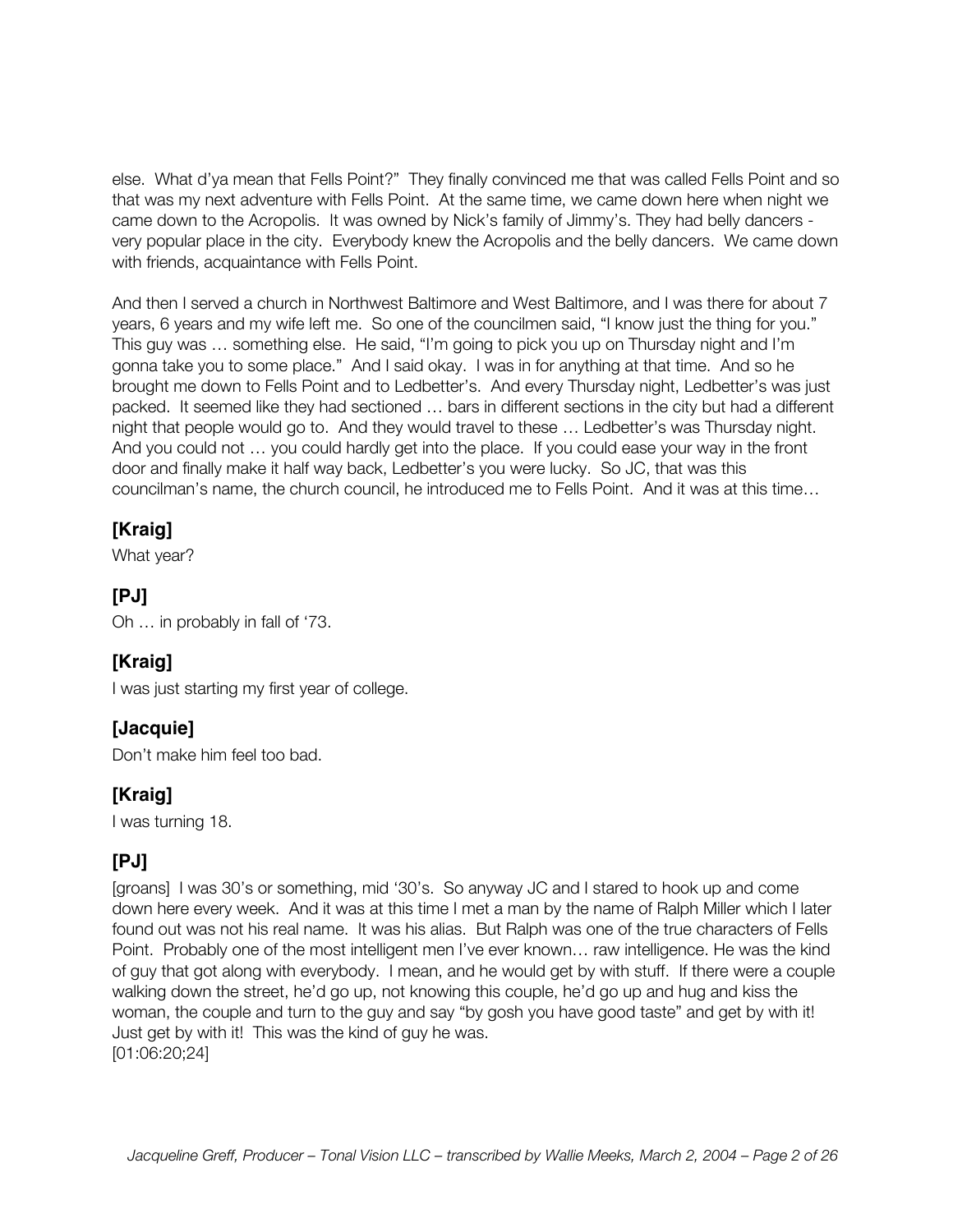So, it turned out that at the church, I really needed to get away after my wife left me and so I started to pursue a hobby. I made earrings out at the parsonage. I made about 700 pair of earrings. I decided, "Well, it's time to leave here" (the church). I came down Fells Point and started looking around for buildings to buy. Fells Point at that time was sort of a risk because the highway was still coming through. And that hadn't been decided upon yet. But it was still coming through. And the path of the highway, Lancaster and Shakespeare … all these houses were condemned and vacant, except for a few that the city had rented to people. So I ended up buying the place on Lancaster Street. It had two apartments in it. The one apartment had…

#### **[Kraig]**

May I ask what the price was at that time?

# **[PJ]**

Price?? I paid a lot of money for that building at that time. I paid \$15,500 for the building. That was considered a good bit of money for that time. But it was not in the lane of the highway. It would have been right on the edge of the highway coming through. So that was not a condemned property. So, I had 2 tenants in there when I moved in and one of them was Debbie Zwieback. She stayed with me for … up until 4 years ago, a year before I had the fire in the building. She stayed in there. And I had another guy in there, and he moved out real fast.

Ralph, then who had a place out on Moravia Blvd., and the city was trying to condemn that property, so he moved into that apartment. So Ralph and I became real good friends and I found out a lot about this man and how intelligent he was. He got through junior high school and that was about it. But he had read all the Greek classics. He had read all the major literature, literary works of Shakespeare and some Chaucer, an extremely intelligent man. He was a man… he was a carpenter by trade and he could take a piece of framing for a door and, without taking a measure to it, he would eye it up, cut the angle by sight, flip that sucker up there and it would fit … without any tape, without anything else. The guy was amazing. He worked on also, one of the first to work on the Constellation when they came here. He was on that crew.

But anyway, Ralph was one of the big characters. He was … I had seen him drunk 3 times in one day. It was at a one of the Fells Point festivals. He had a wine skin, and he would take that out do his thing with his wine skin. He came in about 12:00 that day, came through the shop, drunk, smashed, crawled up the steps into his apartment. An hour later he come down – stone sober! I mean, stone sober! And next thing I know, about 4 hours later, about 4:00, 5:00, came back smashed again. Crawled upstairs. Literally crawled now, up the stairs. He would crawl up the stairs so he wouldn't fall. Came back in a hour, hour and a half, came out again stone sober. 12:00 that night, he came back again drunk … again, crawled up the steps, went to bed. Three times in one day - drunk. Fantastic guy and…

# **[Kraig]**

Did he do that often?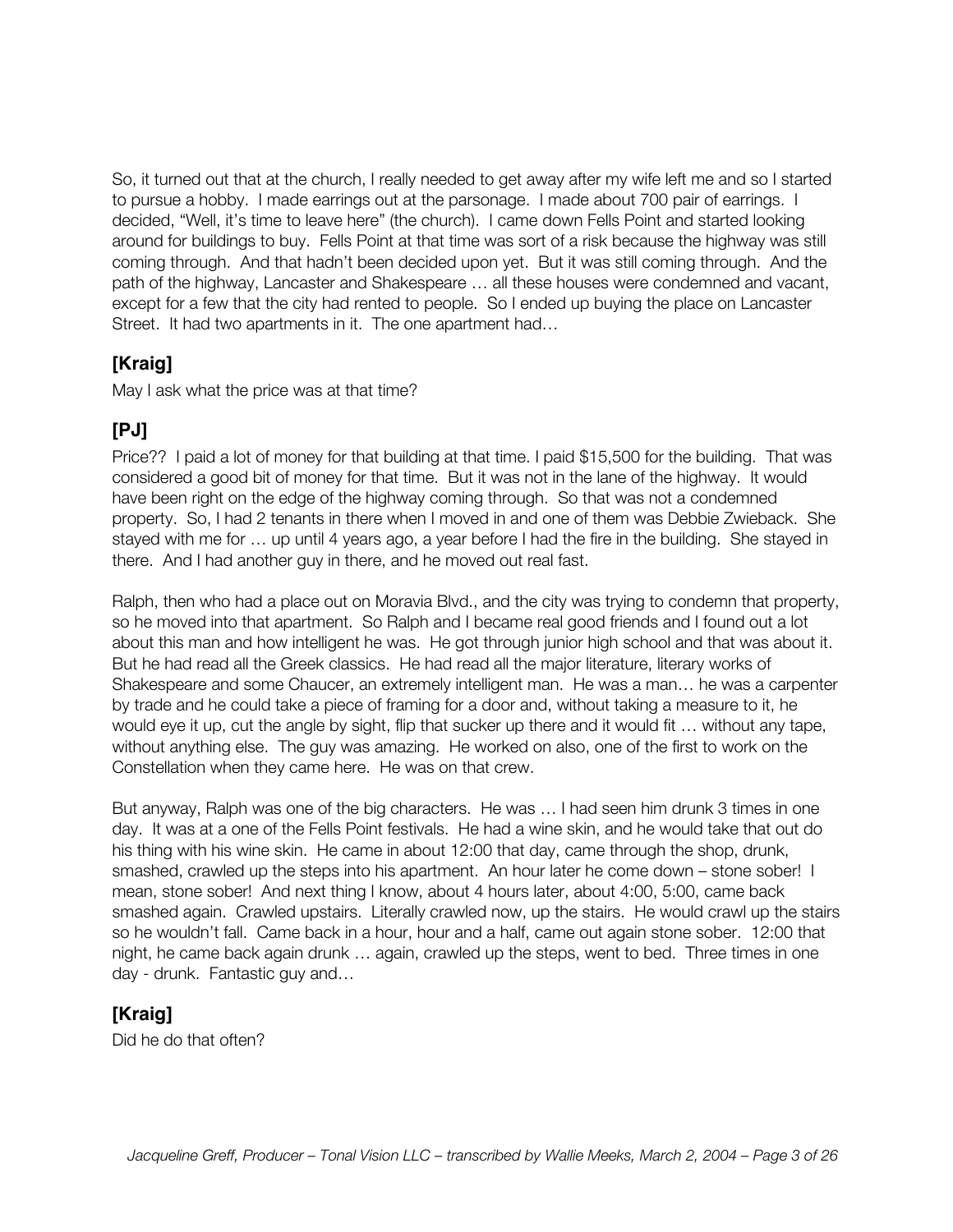Oh yeah, yeah. He got his name … the Ralph I'm not sure about, but the Miller because he always drunk Miller beer. That's the only thing he would drink was Miller beer. And so he became Ralph Miller. His real name was Ed Lawrence…. And uh, so just followed Ralph through here … because he was a major character, one of the first major characters of Fells Point. [01:11:54;11]

It was he and Kenny Orey, who owned the Cat's Eye, and Kenny was a part of the Irish IRA and he was a gun runner for them and he used to be gone for months at a time and he claimed he was gun running from Europe into Ireland and etc. So he had this real strong connection with that. So Ralph had come up with a ... found some place, Lord knows where he found it, an old coffin. It was a coffin that must've dated to … it looked very European. It must've dated to the turn of the century.

# **[Kraig]**

It was the squared corners and all?

# **[PJ]**

Yeah, yeah. It was black with goldish trim. It looked very European. So Kenny and Ralph came up with an idea. And this idea became one of the biggest hoax ever played on this City. They came up with the idea that there was a Irish IRA leader in Ireland who died. And in his will he wished, because of his connections with Kenny, he wished to be buried out of the Cat's Eye Pub in Baltimore in Fells Point. So they wrote up an obituary, sent it to the Sun papers. And the obituary stated when the coffin would be coming in, there'd be a procession for him and he would be laid out in the Cat's Eye Pub for a wake. Sun papers bought it, and evidently didn't investigate at all, bought the whole scheme, placed it in the obituary section of the Sun paper. And lo and behold the Liquor Board got a hold of it, called Kenny Orey on the phone and said, "You cannot have a dead body in a liquor establishment. You cannot do it. We'll close you down." Kenny, "Well, you're gonna have to close me down, because we're gonna do it." And the Liquor Board said, "Well, we'll have somebody there to close you down". Kenny said, "Fine."

So on the appointed day that the casket … the body was supposed to arrive here, here was news people out there, TV, etc. out on Thames Street waiting for this coffin to come, this procession. It was a pastor, I don't know, a priest there, I don't know where he was from. But they had a, of course, they had a bagpipe band, all laid out. So, Ralph had placed the coffin at the end of the Broadway Pier and he had an old, I guess it was maybe 14 foot aluminum row boat. Aluminum row boats were somewhat popular, but they were very light and they shifted all over the place. So, he had somebody rowing that boat. He had the casket cross the row boat. And here was Ralph sitting on top of the casket, the guy rowing coming around here, coming into the pier right down in here. And it almost capsized the boat. Ralph was drinking his Miller beer, and everybody at that time then, knew this thing was all a hoax. But they proceeded with the procession down to Cat's Eye Pub, put the casket in the back room, had candles all over… And even though some people, most people knew it was a hoax at that time, many didn't. There were a lot of young women would not go back in that room with that dead body. So they opened the casket and they had a dummy in the casket but there were a lot of 'em that didn't go back there. But the biggest hoax played on the City because everybody bought it. And they were all here, found out that it wasn't true.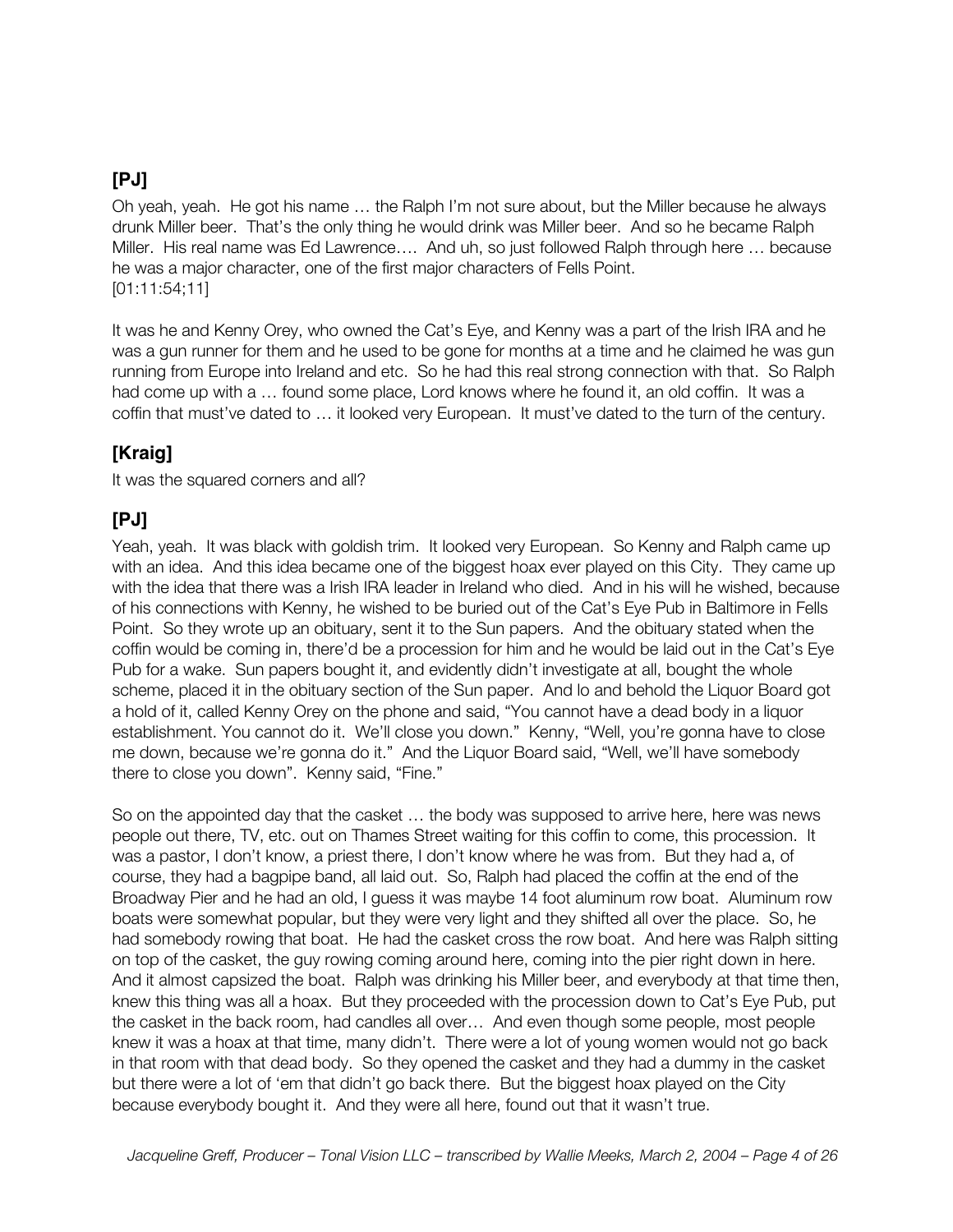# **[Kraig]**

The Liquor Board actually show up?

# **[PJ]**

Um-hm. Yeah, yeah, they were all here. Everybody was here.

# **[Kraig]**

How many people like, just a mob?

# **[PJ]**

They had a good crowd, you know, I mean I wouldn't say it would be hundreds, but it was a good crowd. But a… yeah, so that was Ralph….

[01:17:11;10]

And Kenny, now Kenny Orey was another real character in this whole thing the Cat's Eye. He liked to fight. Loved to fight so

# **[Kraig]**

He was Irish.

# **[PJ]**

Yeah. Loved to fight. So, you know, at 2:00, he wouldn't close the bar really. He would start a fight. And they would be fighting in there and the police would come and they'd say… the police would come up to the door and the police would say, "Oh, that's Kenny" and leave! They'd be brawling in there. And they would go until they tired out. [Laugh.] But this was part of Kenny.

So Ralph died. Um… I guess it was around in '83. Ralph was a chain smoker, I mean, he just constantly chain smoking and he died of lung cancer. And so that was the first time that I had a … eulogy for the characters of Fells Point was Ralph. We had eulogy for him out in the square. And from then on, I became the person who did eulogies for the characters of Fells Point.

# **[Kraig]**

You're already a pastor, so…

# **[PJ]**

Yeah, so the story with Kenny was… I don't know which I had done, I don't know the order now anymore now, but I know Ralph was the first one and … who was the second? I'm not sure, but I did eulogies for Ralph … Harry Reynolds, who … that's another story. And Jimmy. But it was one of these I did, I think it could've been Jimmy, I'm not sure, but it was one of … afterwards, we met right here in the Whistling Oyster and Kenny was sitting right by that window up there the end of the bar. I was sitting along side him and … this was right after the eulogy and Kenny turned to me and said, well, he says "I hope you realize that I'm gonna be the next one you give a eulogy for." Now Kenny was still young. He was in his 30's. So I said, Kenny, "Get outta here, will ya? I don't wanna listen to this stuff." Son of a gun, Kenny was the next I did a eulogy for. And he died of an overdose. Cocaine. I think it was cocaine. I'm not sure.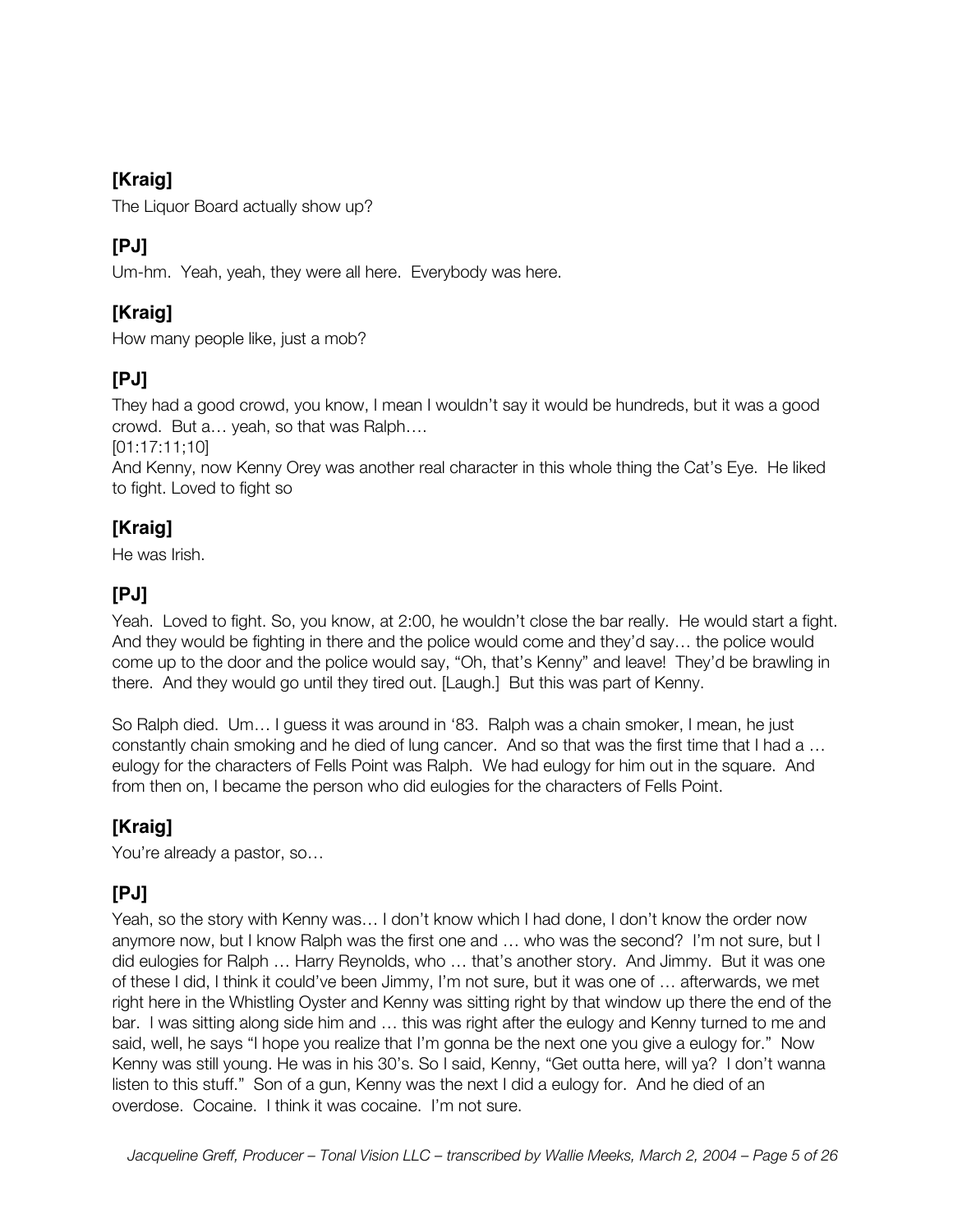# **[Kraig]**

I've seen so many the pictures talked to a lot of people. He was a hard livin'… I mean, top of the list.

# **[PJ]**

Yeah, yeah.

# **[Kraig]**

It's amazing he even made it that far. It was just amazing the stuff he did.

# **[PJ]**

Yeah. The guy

# **[Kraig]**

I think it was Steve Bunker who said round the clock he was going at it.

# **[PJ]**

Yeah. He was. He was a hard liver. Ralph was a hard liver… And then you had people life Jeff Napp who... that was probably the most unique of the eulogies that I was ever ... wakes I was ever involved in. Probably, out of them all, he was probably the most well known. Jeff Napp … across the City. He looked like Abraham Lincoln. He wasn't as tall, but he looked like Abraham Lincoln and he would dress up as Abraham Lincoln. And he was a bartender that tended bar, I think, first up in the Fish or up the Classroom, or one of em.

And then came down here to **Anybody**'s and then he tended bar here for a while and probably most well known for the Cat's Eye. But at his death… they, somebody had paid for and brought up a New Orleans jazz band. One that did these funerals in New Orleans. The guys with the umbrellas and all this... so he was laid, Jeff was laid out up at **Billing Zeiler**. So they had a procession from up there, had a service up there for him, a procession that came down Ann Street with this band and they came to the Pier and we had the ceremony out on the … the eulogy out on the Pier and that was probably one of the most unique of all of the eulogies that I did.

# **[Kraig]**

How far of a walk was that from, was it a mile or?

# **[PJ]**

No, about a quarter of a mile … Eastern Avenue and Ann Street. Yeah. But anyway, I don't know what it is to be known as the giver of eulogies or not, I don't know what that has to say about myself….

# **[Kraig]**

Well, you're more than that ... you still give services out on the pier. I mean, we go to those.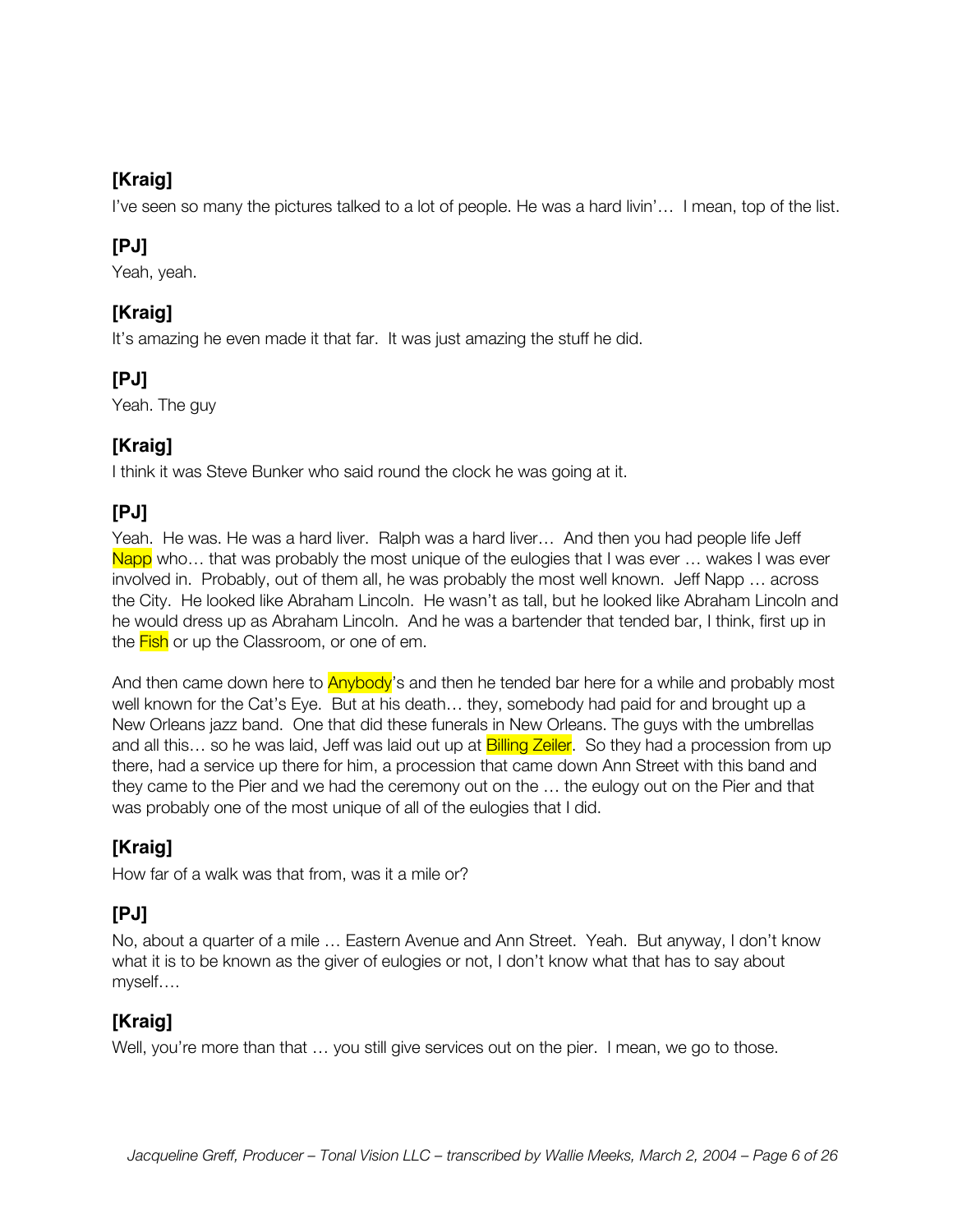Yeah. That's been a part

#### **[Kraig]**

You did Ed Kane's eulogy. He's one of the most famous guys here.

# **[PJ]**

Um-hum. I did Ed Kane… The most recently was Ed Kane and Charlie Newton.

# **[Kraig]**

I forgot about Charlie Newton. [01:23:35;27]

# **[PJ]**

Yeah. They were the most recent ones that I've done. But, um, but back then, when I first came down here, Fells Point was, I guess you could call it … the best thing that you could call it was a mini Greenwich Village. It was at that time, the hippie era. It was sort of towards the end of the hippie era.

# **[Kraig]**

Were you a hippie?

# **[PJ]**

That was '74.

# **[Kraig]**

Were you kind of a hippie?

# **[PJ]**

Yeah. You know.

#### **[Kraig]**

You more like a seafarer but…

# **[PJ]**

No, I was … I've always been sort of left of center.

# **[Kraig]**

I was gonna say left of center.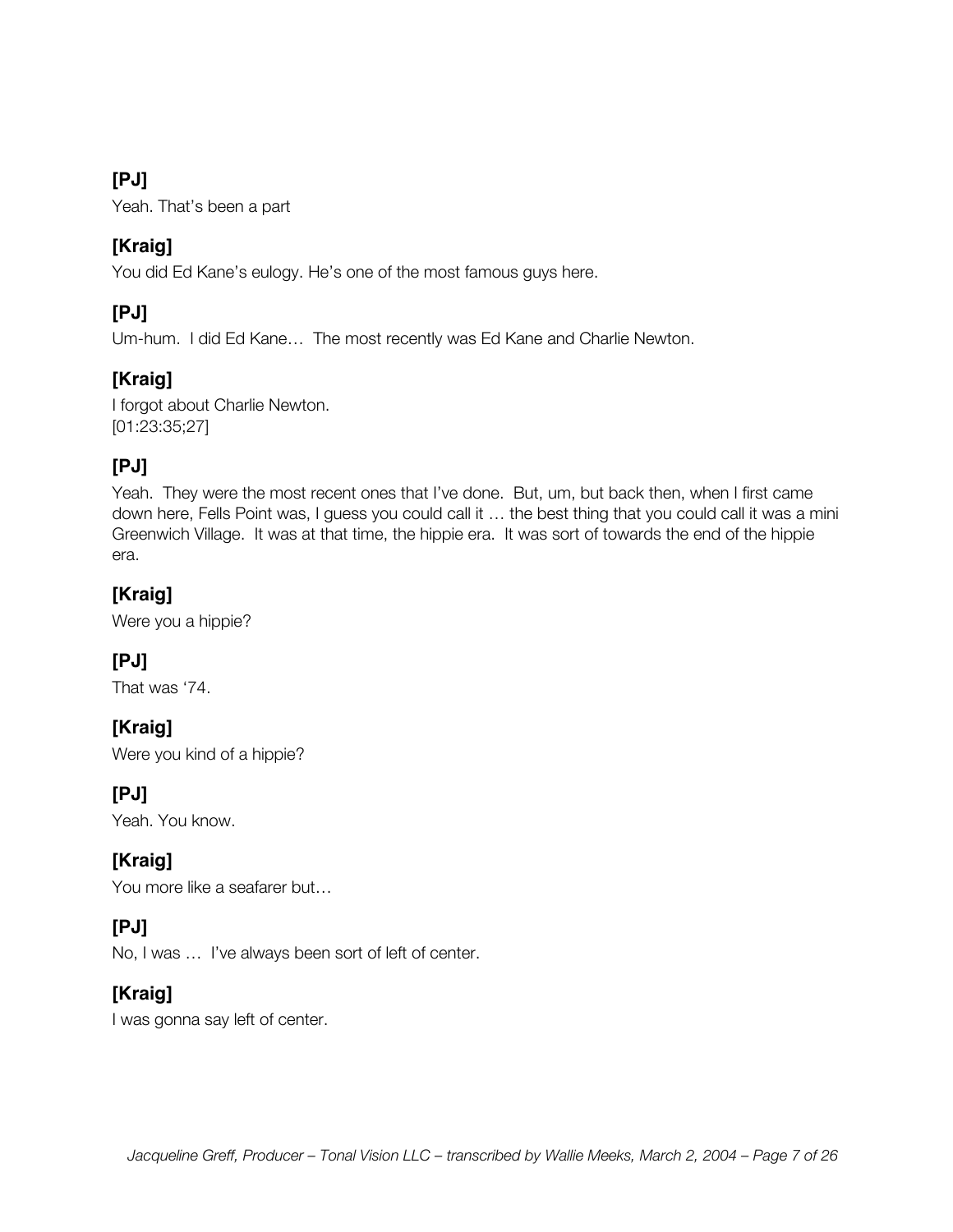Yeah, but the life down here was so different. Everybody knew each other, and if somebody needed something everybody'd pitch in without being asked to do so. It was that community feeling that communal feeling down here. I can remember…

# **[Kraig]**

Do you think that's slipping away?

# **[PJ]**

Yeah, oh yeah. It's changed, it's changed in nature. It's become a little more sophisticated. It's still here to a degree.

# **[Kraig]**

There's a few of us… me and my wife, my neighbor Andy and my friend Bill. There's a bunch of people. We still try to keep that alive. Like helping and going to things, you know, try and help sponsor something, the band I'm playing with…. It needs to be a lot of involvement. That's one of the reasons I moved here, it seemed like this…

# **[PJ]**

No, it definitely has carried it through.

# **[Kraig]**

Sense of community here like nothing else…

# **[PJ]**

Yeah. It's more community here than probably any place I've lived. Except in the black community. The black community, this is the closest I think I experienced between the black community here … because my church out in West Baltimore was a black church and the communal feeling there was very strong. And they had to be throughout history. Black people had to be together and share and support each other. I can remember, this is sort of getting off the subject, but to point it out, I got called out there at 3:00 in the morning that one of my parishioners died. I went to the house. I dressed and went to the house and got about 3:30, 4:00 in the morning. And lo and behold, I walked up on the steps and the house was filled with people and they had already brought food! And that's the kind of thing that you had. And that is the kind of feeling and spirit that you had in Fells Point.

[01:26:38;10]

My biggest concern in Fells Point, out of all the experiences I've had here, is that as the economic level gets higher and higher, a lot of times, these people and their higher economic strata will tend to stay to themselves or to communicate or keep a communication with outside areas of same wealth. And I'm scared of that here in Fells Point happening with the higher property … new properties with high property values, etc. I'm hoping that that doesn't happen, but I see it happening in some instances here. That's my real fear for the future of Fells Point.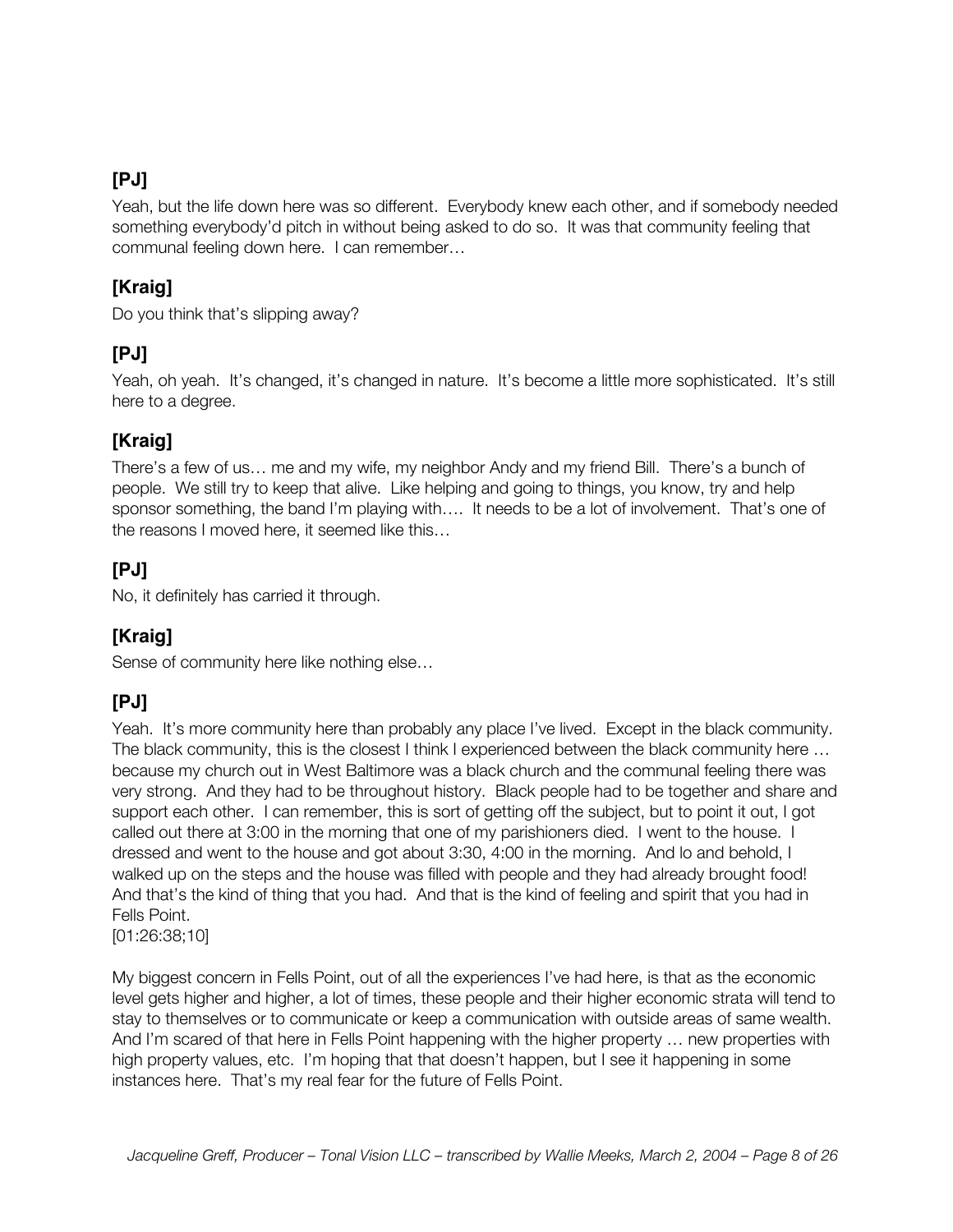But back then, I was saying, there was communal feel like at Harry's. Harry had the bar down here on Register and Lancaster Street, the place that just says "Bar". And that place was much shambles like… but Harry was a big guy, almost as big as you. He was a big guy, probably bigger….

# **[Kraig]**

This is gonna be about the candle.

# **[PJ]**

Huh?

# **[Kraig]**

Is this gonna be about the candle?

# **[PJ]**

Partially. Partially.

# **[Kraig]**

See, you think I don't pay attention.

# **[PJ]**

Yeah. Now, Harry … a big ol' guy…. And he was very sensitive. He was a railroad man. Loved the railroad. And he had connections with people all over the City. And one of 'em was Gordy. Gordy and, I can't think of his last name, but he was a TV camera man for WJZ. And Gordy, every weekend or Friday night, would come down with a bagful of cheese and mustards and crackers and be a cheese party at Harry's. Everybody. Harry only served beer and wine at that time. That was all it was. But it would be jammed. The place would be jammed-packed and nothing to draw except for the fact that this was the place that Harry drew people. And so it became a sort of a local hangout as well as Helen's on the corner down here on Thames and Broadway.

# **[Kraig]**

What's Helen's now?

**[PJ]** Helen's bar?

# **[Kraig]**

Where Admiral Fell is?

# **[PJ]**

No not the Admiral Fell Inn. The Admiral's Cup. The bar on the corner. She lived above it. She made her money off the tugboat people. But it was a hangout for locals. A lot of the theater people went there or they came over here to the Whistling Oyster later. But you had two theaters down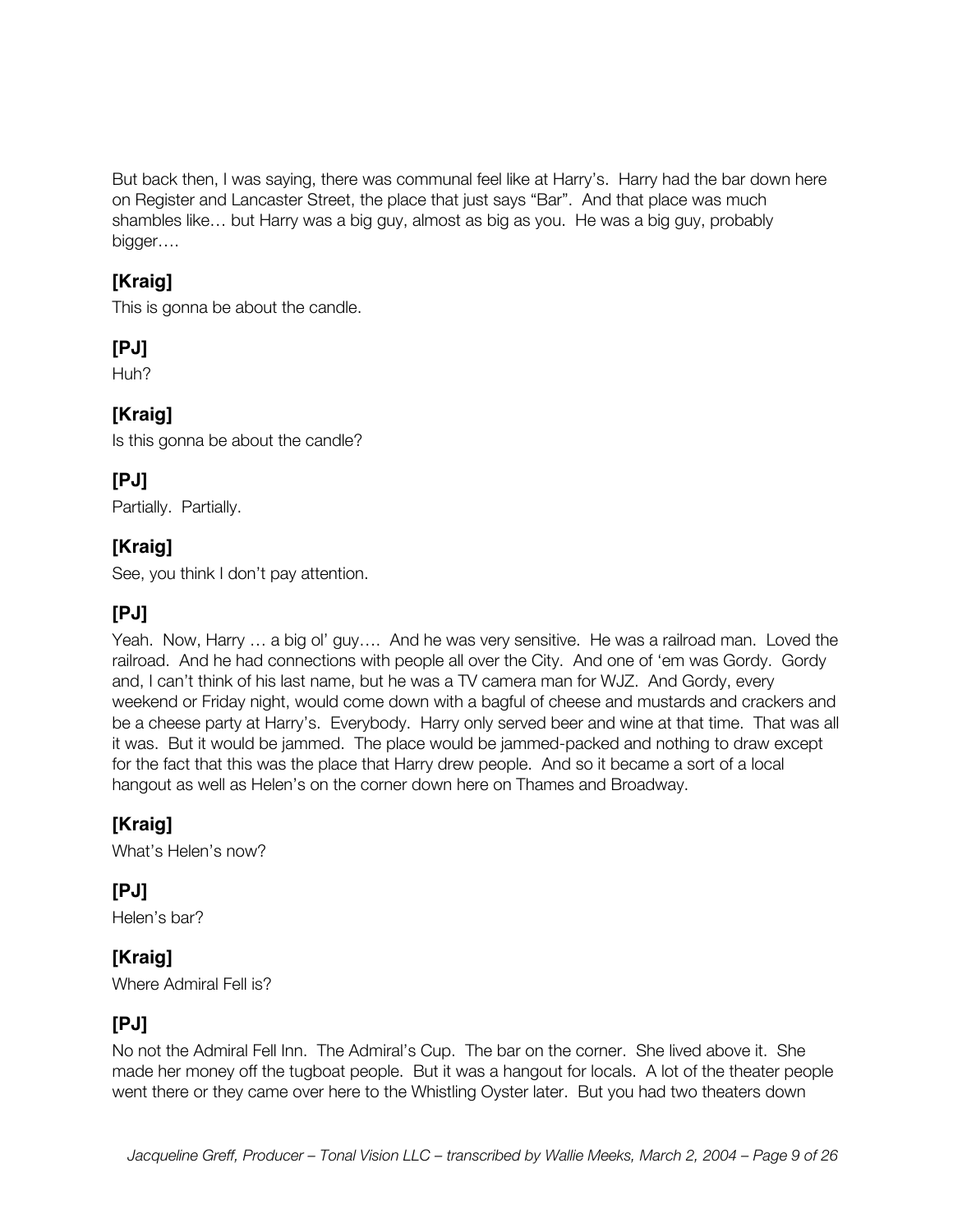here, the Vagabond Theater and Fells Point Corner Theater. So, the Corner Theater was before the Vagabonds down here.

But, anyway, Harry … every Christmas I would go down and decorate his bar and then carry the organ down the Sunday night before Christmas, and we would sing Christmas Carols all night. And Harry would get so emotional that tears would come to his face, and he didn't want anybody see him crying, so he would leave and go over Helen's and then he would come back… But that's where in the Christmas services I have, Christmas Eve I have the old candle, big candle, the Fells Point candle, and that's where it originated. That's where I started the Fells Point Candle, was in Harry's Bar. So that has…

#### **[Kraig]**

So that's still the real candle?

# **[PJ]**

That's still the real candle. Yeah, the original candle. That candle has…

# **[Kraig]**

If that candle could talk…

# **[PJ]**

Yeah, yeah. It survived that fire and

# **[Kraig]**

It's strange too the things that your bell survived the fire…

# **[PJ]**

Oh, and that's another story!

#### **[Kraig]**

Wait a minute. Let's go on to that next. I'm gonna have to take a break. [cut for break; 01:31:47;29]

#### **[Jacquie]**

We are recording again.

# **[PJ]**

Okay. The communal feeling in Fells Point back in that time was something to behold. I'll never forget it. I remember this place that we're in right now, the Whistling Oyster, this back room … the building was in bad shape when Reed and Robin bought it, and so they had to do a lot of work in it. But they were slow in doing it so Ralph would come over and just donate his time and help out. But it came around Thanksgiving time, it was Thanksgiving week, and I don't know whether it was Thanksgiving Eve or Thanksgiving Day or when it was… But this back room was torn up. The only piece of flooring was right in this back area here. As you came into the room, the floor was torn up.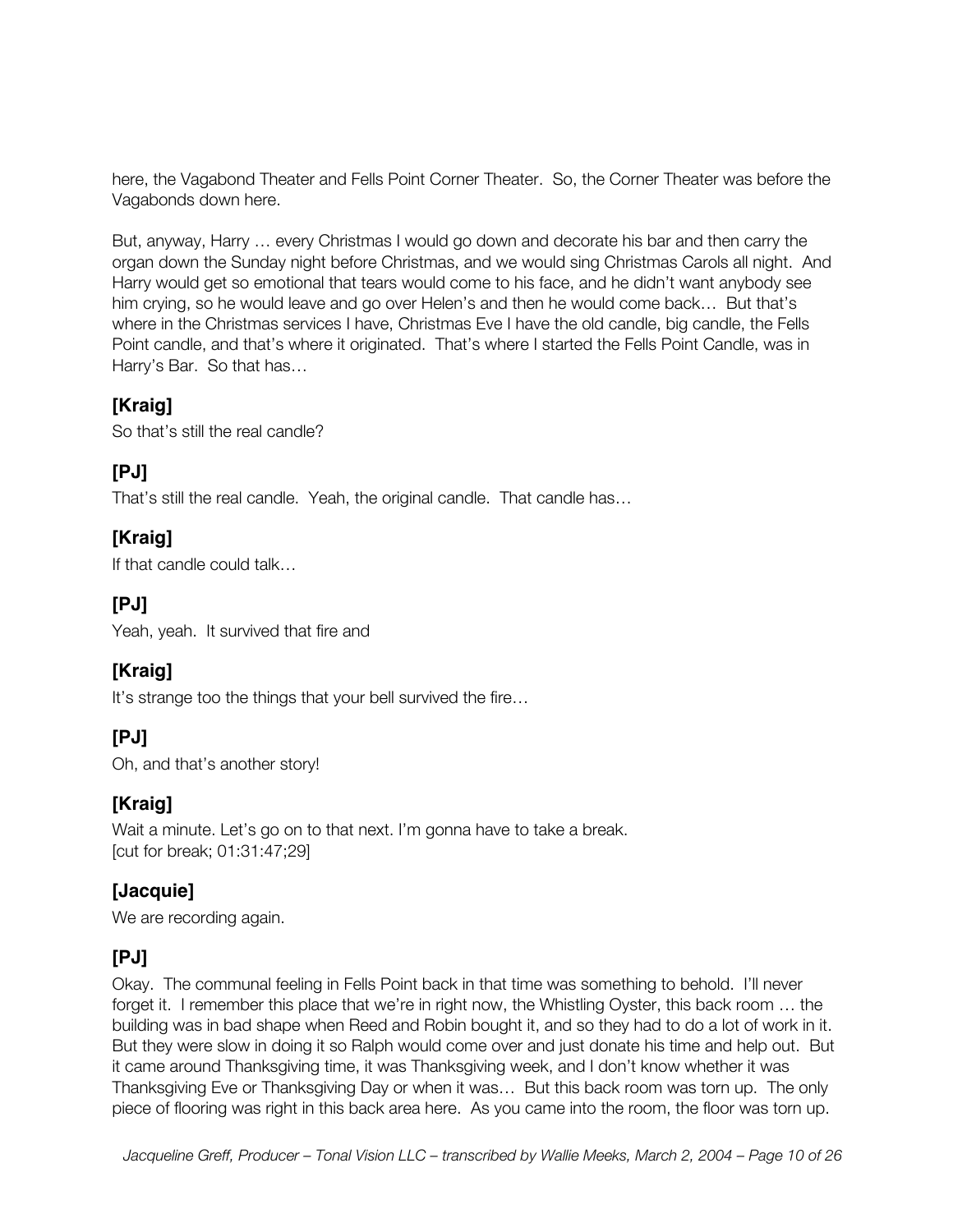but we got ahold of a turkey. And Ralph, Ralph liked to cook over open fires. So he cooked a turkey in this fireplace and it was, oh maybe about 10 or 12 of us came for Thanksgiving dinner here. I'll never forget that. Everybody came together. It was almost like a spontaneous thing. And we … it was a family. A family in Fells Point. And Fells Point really became a family to us. So that, that was really one of those unique Thanksgivings that I'll never forget. In the middle of desolation almost back here. It was a fantastic experience.

But I had the shop over there and I sold earrings that I made. And I sold, started to make candles, and made mobiles. And so the first shop over there, PJ's Place, that's what it was. I would sit there and make stuff and people would come in and sometimes they would buy. Not that many bought, but it was a interesting experience in the shop.

But the … at that time, everything wasn't so hunky dory though. We got into, the City decided they needed … after the expressway was defeated, the City that they needed a master plan for Fells Point. So, a planning council was set up here in Fells Point of residents and business owners. And the people … they established block groups meetings. And each of the blocks, what was designated historic Fells Point. And it was probably the most meetings that the community had ever had. They would have these block meetings and the input would go into the Planning Council. And then they would have these town meetings at the old Mission Society over here. And these town meetings were some of the most … I don't know. I never have really experienced such dissention and discord as those meetings. I mean, people would get up and almost every … it was almost fist 'a cuffs at every meeting. I mean shouting at each other, spitting at each other. It was … and they'd be packed. These meetings would be packed. I can remember one of the big meetings we had was over at St. Stan's. It was one of the community people got so angry that it was … our American Legion post had a girls twirling group and they had won all these trophies. And so they brought these trophies over and set 'em on the table to show the community. They were proud of this. So this guy got so angry he came up, upset the table, broke the trophies and had to call the police to get him calmed down, to get him out of there. But it was that kind of thing. And it was … the tension was between trying to make this an upscale neighborhood over and against the elderly people who were still here. And I can remember … and it was also the fact trying to preserve the history of Fells Point, the buildings and whatever. [01:38:14;17]

I don't know whether the DeShield sisters have come up or not, but I … the DeShield sisters were very much a part of this whole thing in this planning council era. The DeShield sisters had bought up a lot of properties and their vision was to make a living museum out of these properties. They'd bought different types of property … a working man's property, one that would've been a mansion, one would've been a work place. But the DeShield sisters, who were actually the descendants of Capt. DeShield that operated out of Fells Point in the early 1800's, they had … they didn't have the money to really pull this off. They took bad advice and finally ended up in bankruptcy. But they were really neat people. A lot of people have talked against them, etc. They had their eccentric ideas. But they're heart was in the right place … but they just didn't quite know how to pull it off. Some of their legacy is still up here on Aliceanna Street, the old State Bar. But they had tons and tons of stuff – records, and historic items. And a lot of 'em have been lost now and gone. T hey had a place, a mansion, on Eastern Shore, and a place up in Sparks, and all these places here. But the DeShield sisters were a vital part of the planning council era. They were the ones … Eleanor DeShield was a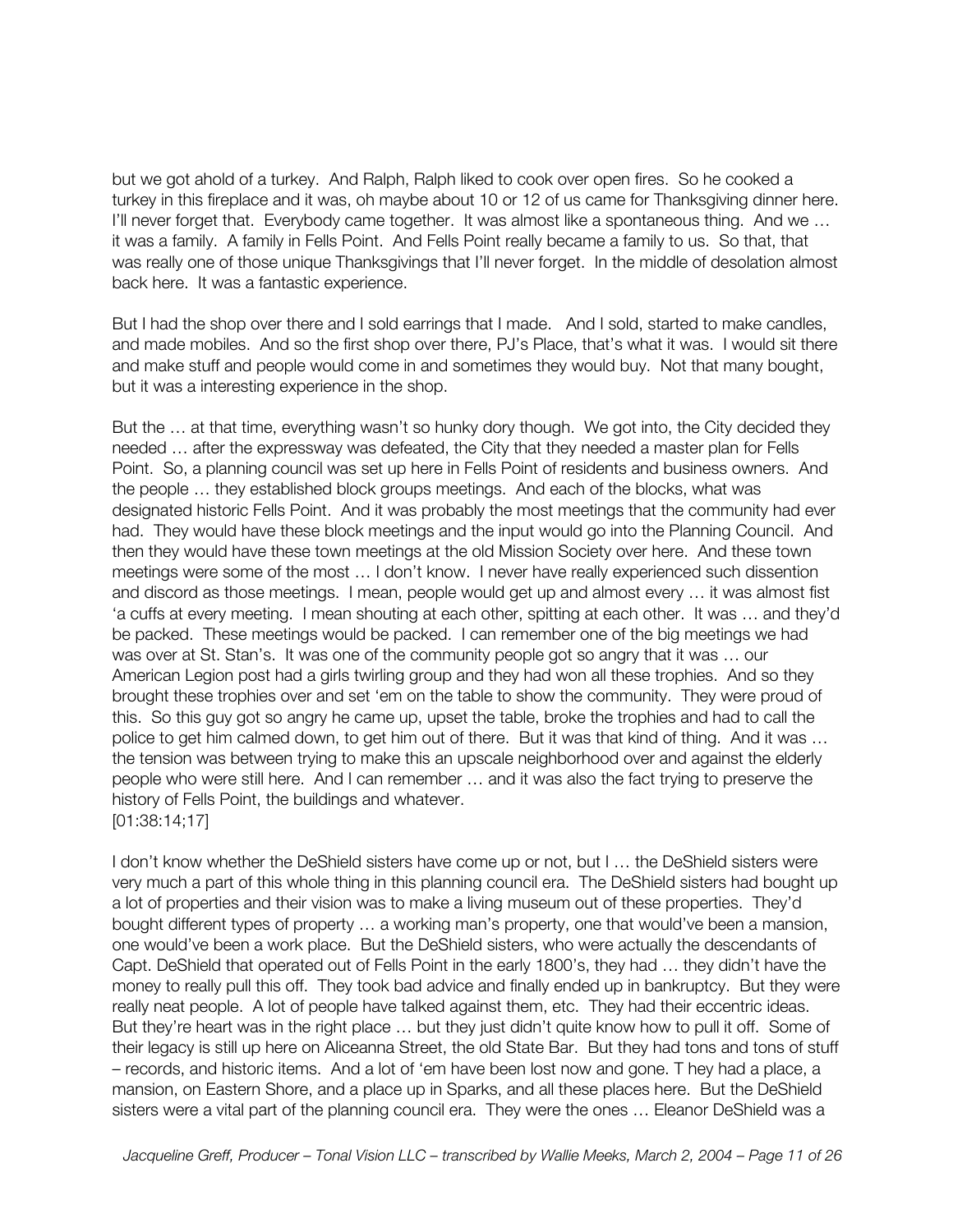stickler … and these curb stones, these curb stones out here in the square, they had the original markings, numbers for the market stalls. Well they insisted that when they tore all this up in here that those curb stones be placed back. And that's why we still have some of the original curb stones out here was because of the DeShield sisters.

[Cut; 01:40:50;28]

# **[Kraig]**

It was like, this is Fells Point. What are we gonna have to do to continue that legacy, ya know? As you pass down leadership from you … with all the gentrification going through here … Actually, the word gentrification is wrong. I hate to use the word gentrification. The more money being poured in here… What are we gonna have to do to pass that guard down? Because one of the things I like about the community is the fact it does have the preservation. And we have set in a place that was built in the 1700's … ya know, and we're talking here and that's just neat. All that stuff is neat. I don't want to see a Price Club move in, ya know. I want to see this kind of stuff, ya know.

# **[Jacquie]**

We're ready to start again.

#### **[PJ]**

Okay. That wasn't on the tape.

#### **[Jacquie]**

I got about half of it on the tape.

# **[Kraig]**

The question basically is … the first time I saw you, you were this leader guy with people and you've always preserved Fells Point as history and there's a group of you that do that. People we've interviewed, you know, Bob Eney and those type of guys…. What do we have to do to pass that down, where do you think Fells Point's going? With the new money that's been coming in here. We don't' want to see … seeing Timothy's coming in was bad enough. Another chain. I don't want that. And it seems there's a lot of people who don't what that either. I want to see places like this survive. We're sitting in a room that's 1700's here. I don't want an LA, ya know?

# **[PJ]**

I think … Step back a little bit. We've been through a lot in Fells Point and one of the things that has held Fells Point together was we have always been in a constant battle with the City. This has been both good and bad. It's been cohesive and it has been somewhat divisive. The divisiveness was, for a long time, the business community versus the residents. And this was mainly the bars versus the residents. And both sides had some merit on their … in what they were saying, and standing for. I think one of the positive things that has happened ,and one of the things I really have over the years I've been trying to do, is to pull these two factions together. And got a bad name for that with some people because I did this, and this was my involvement with the business community and the business association, which I was very involved with for many years. … I was trying to show that the business community and the residents could have a lot in common and probably did. It was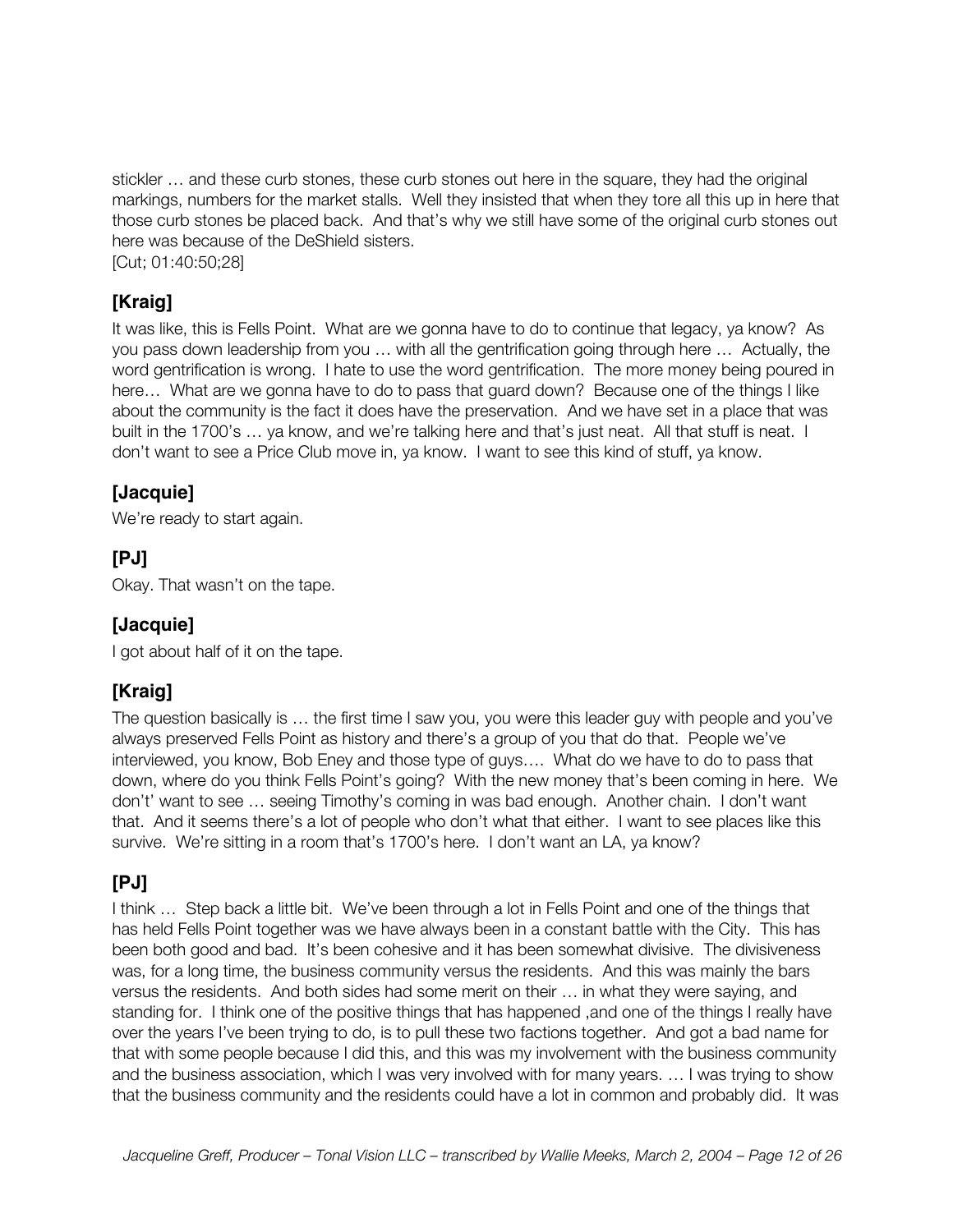just some … you had extremes on both sides. You had some very badly operated businesses, and then you had some on the residents' side who were just extreme in their nature. This has all now, thank goodness, this is starting to meld and wane away. There's still a little bit of it left, but in most instances, that's one of the positive things I have seen is more cooperation between the businesses and the residents. That's a positive. [01:45:13;00]

One of the negative things I've seen is the constant gnawing away of the historic fabric of Fells Point. And I think here is where the future of Fells Point can be positive – is that we need to somehow educate those people who are moving into Fells Point the importance of its history. We have a history here that no other really community, I think, in the country can say we have so much history that we have contributed to the development of this country in such a way… And we don't realize it here. The average resident doesn't know this, doesn't realize how important this is. They don't realize that their building is a part of this fabric that has lived through the Battles of North Point and Fort McHenry. And it was in these houses that people lived in that built the ships, the Baltimore Clippers, etc., that really gave the United States the dominance on the seas during the War of 1812. And the commerce that came out of here… They don't realize that the immigration that happened here…. That building has probably been occupied by several different nationalities as waves of immigrants came through Fells Point. And here is where they got their start, and then moved on to communities and East Baltimore and Northeast Baltimore… but didn't realize that it's so important.

And this is our biggest task, I think, is to get people caught up in their history and then they can become proud of the community they live in. This is a big thing. And I think this history, by getting caught up in this, can then preserve that community feeling in Fells Point. And that's why I started the town crying back… it was a celebration of the ratification of the Constitution. It's back in '87? Anyway, it was a parade that they had from here, it was back in that time when the ratification … we held a parade that went from Fells Point over the Federal Hill. And this little ship, The Federalist, was built for that parade. And they rebuilt that ship, and we had that parade here. And it wasn't any promotion being given to it so somebody said, well we need a town crier for this. And maybe that use of a town crier as a promotional for so that the TV stations would have somebody to connect to. So some of us had gotten costumes for this parade, these outfits. So having [footsteps] a loud voice, I was sort of designated being the town crier. And I did some promotionals for TV stations etc. for this parade. But the town crying thing sort of stuck. And I started to giving proclamations for visiting groups and did proclamations for the Mayor for a while … and did some for him. But then I started to do the town crying through the streets at Christmas-time… So that town crying thing also then two years ago began…

[01:50:17;20]

# **[Kraig]**

You do the schooner race too, don't ya?

# **[PJ]**

Yeah, the schooner race every year. I mean, I started out the very first year with the schooner race. And do that… I missed one year of doing town crying for the Captains' meetings and that was because of my heart surgery, and I had lost my voice because of the surgery. And that was the only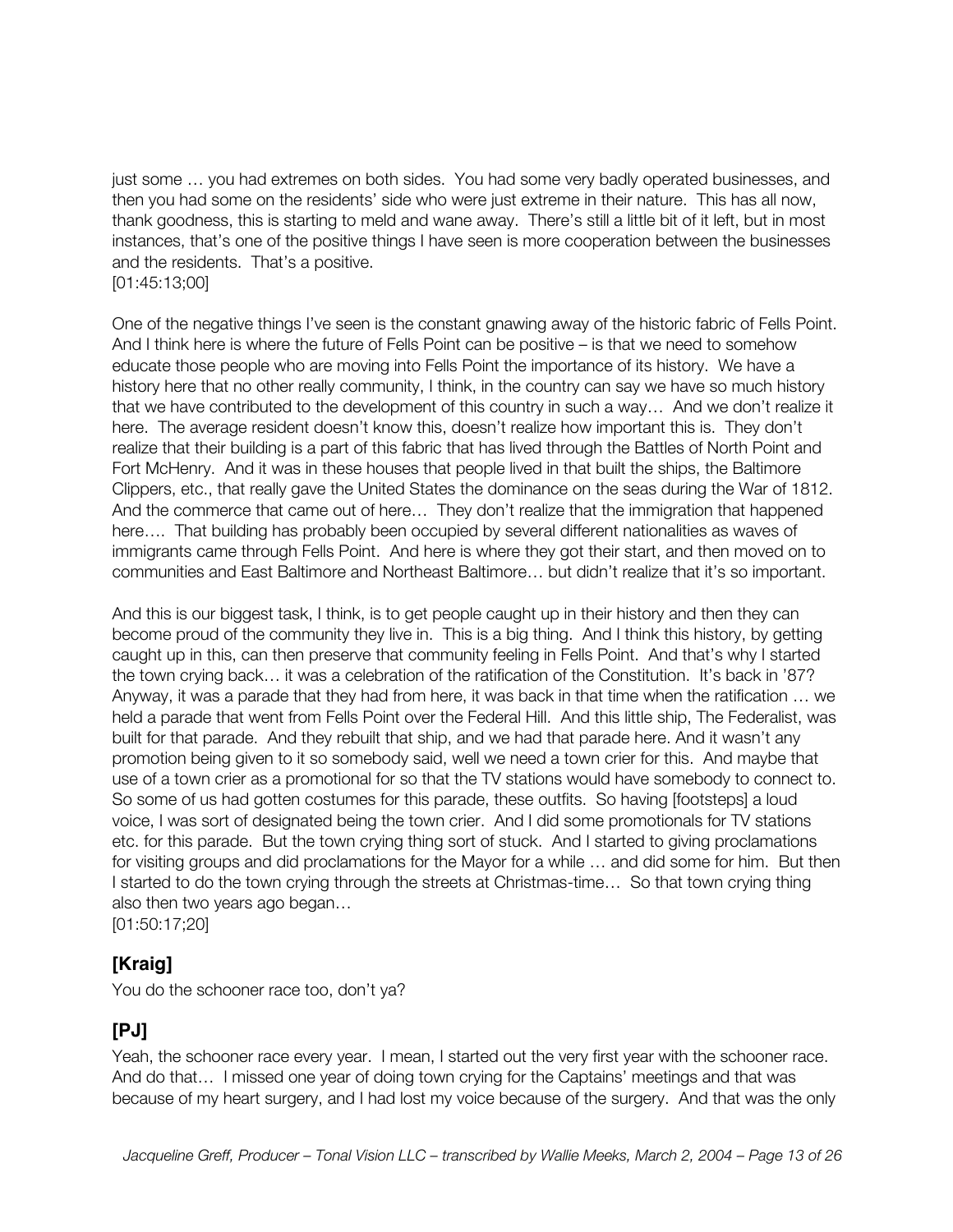year I didn't do it. But that's a fun one to do because I try to dig up dirt on the people, and so that has become a tradition that if I didn't do that, they would be all over me.

# **[Kraig]**

What year did that start?

# **[PJ]**

Started about 11 years ago. The first captains' meeting was held in the old Haussner's place down here … Francie's. The first captains' meeting was held there. But anyway, I saw in this town crying thing an opportunity to keep trying to promote the history of Fells Point, keep that alive. And so I have endowed that program through the Preservation Society that the town crying program will continue right on through history.

And one of the newest parts of that program is the 911 Award, and I'm particularly proud of this one because … we have been a community that has been so active, have had so many people that have given countless hours of their time and they get nothing in return, and never get recognized for this… And this is the idea of the 911 Award is to [steps] is to recognize these people every year. And of course the first one went to Nancy Conrad, who deserves it so much because she was ahead of the Planning Council and established the Citizens on Patrol and has done so much behind the scenes… And she deserved to be the first one to receive that Award. [01:52:58;28]

But, I see the town crying program as hopefully … we can expand that program and help to be that educational arm that will help to save the people. We need to be proud of what we have here. That's a part of it. That's a big part of it. I ... you know ... a lot that held Fells Point together were the battles that we had. That's helped to keep the spirit alive. And to answer the question that you gave me is, I think, the thing that we have is the battle now to keep our history alive [pounds on table to emphasize]. That is the battle I think we are in now. The Federal Government is going to be helping us out in this somewhat, because of the Stars Spangled Banner Trail, that is the Park Service National Historic Trail that will celebrate the War of 1812. And one of the centers … it was two centers of the War of 1812, one in the northern boundary between Canada, and the other was the Chesapeake Bay area. They were the two centers of the War of 1812. And we were a vital part of that. And now the National Government is recognizing the fact that … how important the Chesapeake Bay area was to the winning of the War of 1812. And they have established this historic trail that will include Washington, Bladensburg, the landing points of the British, the battles of Eastern Shore and, of course, Ft. McHenry and the Battle of North Point and Fells Point. We are a part of that Trail. And hopefully that will help us to bring the history alive and to the people here in Fells Point. But we need to educate our people here [pounds on table again] so that they don't destroy, we don't destroy what we have in Fells Point. We don't destroy such things as this back room here in the Whistling Oyster.

# **[Kraig]**

That would be criminal act. It's unbelievable. That man was around in the 1760's.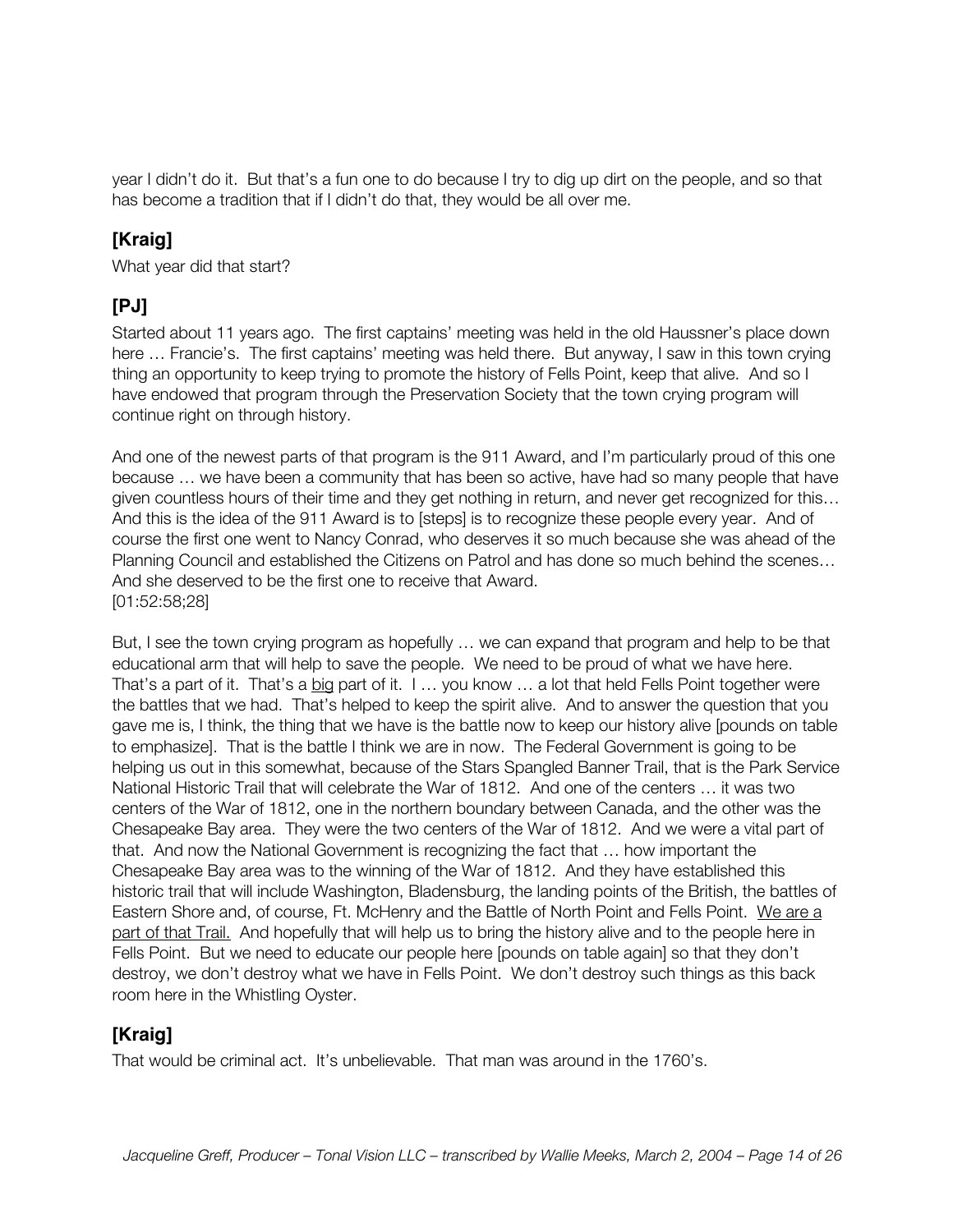We don't destroy such things as this, this old brick-work and ... But that is the battle that is what I think is going to keep this community alive and together and this feeling … working together in this battle. So, that's where I see it right now as far as the future.

#### **[Jacquie]**

Want to take a break? [Jacquie takes place of interviewer.] [01:56:43;22]

# **[PJ]**

Whatever you want to hear next....

# **[Jacquie]**

I'm not going to tell you what to say.

# **[PJ]**

I know but do you have any categories that you want, that I haven't covered?

#### **[Jacquie]**

No. I think that last piece was wonderful. Because we keep trying to think what's the theme for this whole thing and I think maybe that's what capturing one of the really big issues.

# **[PJ]**

I think that's the way it's gotta be. That's why I...

#### **[Jacquie]**

You're on camera, by the way. You can tell when you're on by this light there.

# **[PJ]**

That's why I have devoted my time now to the Preservation Society, working through the Preservation Society… Because that's where the real future is going to be. And with Ellen and the Preservation Society now, we have a real strong leader. And the promoter of the history which we didn't have before too much. And … but….

#### **[Jacquie]**

Can you talk about Ellen's contributions?

# **[PJ]**

Ellen? Ellen's contribution to Fells Point, it's been really great… I'm not saying that the other people didn't have something to contribute – they did, in the Preservation Society. But she's turned it around. She's not only a preservationist of the buildings. But she is one who sees the need for this, this development of the history, the knowledge of our history. She sees the need for the community to hear about this history, to learn about this history and she is also extremely talented person. Very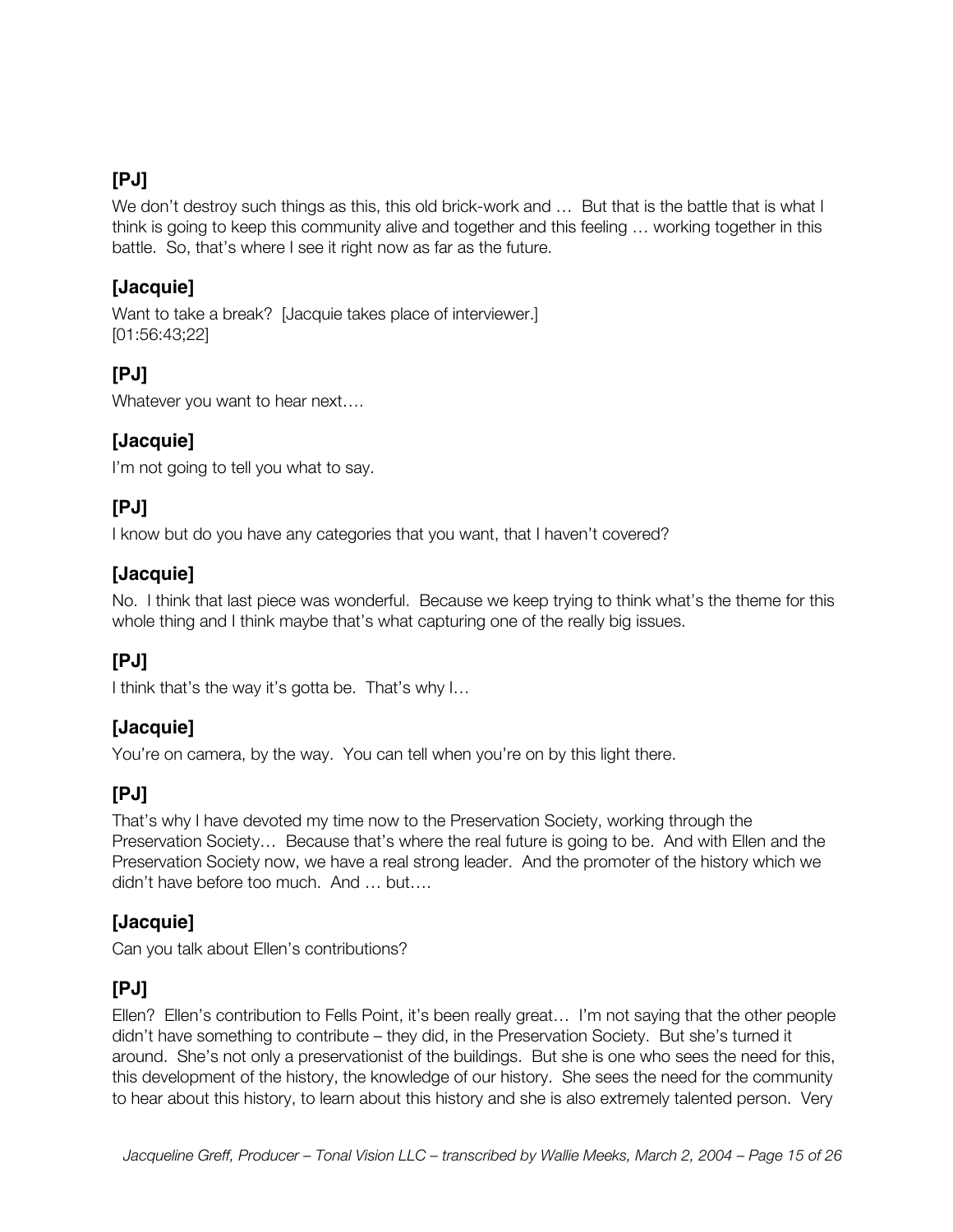knowledgeable. She's a Johnny-come-lately to Fells Point, but very knowledgeable. Perhaps one of her biggest contributions is not only that's changing of direction of that Society… for a long time the Society was somewhat preserving the buildings, but the big emphasis was the Fells Point Festival. And it was almost … they lived for the Fells Point Festival. Ellen has changed that. Because her talent is in writing grant proposals. She cranks out grant proposals like they're going out of style. She's always coming up with other avenues of finding money to develop … and she's an extremely talented person. And as I said extremely concerned about the history here, and getting that across to people. So, I think we're really blessed to have Ellen.

# **[Jacquie]**

I know and she's so low-key and when I first started talking to her it was like…

# **[PJ]**

Yeah. My first adventure was like…

# **[Jacquie]**

And then look at all the things she gets done and all the stuff she puts up with…

# **[PJ]**

She goes along like she, like she's an outsider… But she's … the more you get to know her and what she's doing, it's fantastic. It's just fantastic. I like to go around and talk with her so she can unwind and get some of this out of her… And so I think we have that kind of relationship that she can just unwind with me and that's great. [02:01:10;02]

#### **[Jacquie]**

Who are some other people, if you were like going through a list of awards, who would you give awards to, and what have these people contributed?

# **[PJ]**

Oh gosh. Some of the people are no longer here. But, I can tell you one. I don't know whether I should do this or not because it may cloud the fact of this 911 Award, which I would like to try to keep out of my hands as far as who gets the Awards. But there are a couple of people around, I really think are unsung heroes here… and one of 'em are Charlie and Darcy Norton. They have done so much for this area, and behind the scenes… And you can't ask for two finer people than Charlie and Darcy. I think they deserve a lot of credit.

I think one has to also look to somebody, or everybody knows, you have to look at Ed Kane. Ed was a businessman. And he had been asked to bring his Water Taxi here early on, but saw it ... Fells Point wasn't ready. When Brown's Wharf opened up he said "I think it's ready for the Water Taxi service." And Ed came through and he gave a shot in the arm to us here. I know Ed … Ed and I and it was Zippy Lawson the first year Ed was here, went up to the Pennsylvania bus tour show here and we did the tried to get the bus tours to come to Fells Point. And we did that … Ed and I did that for the next couple years and we'd dress up and all this kind of thing but we found out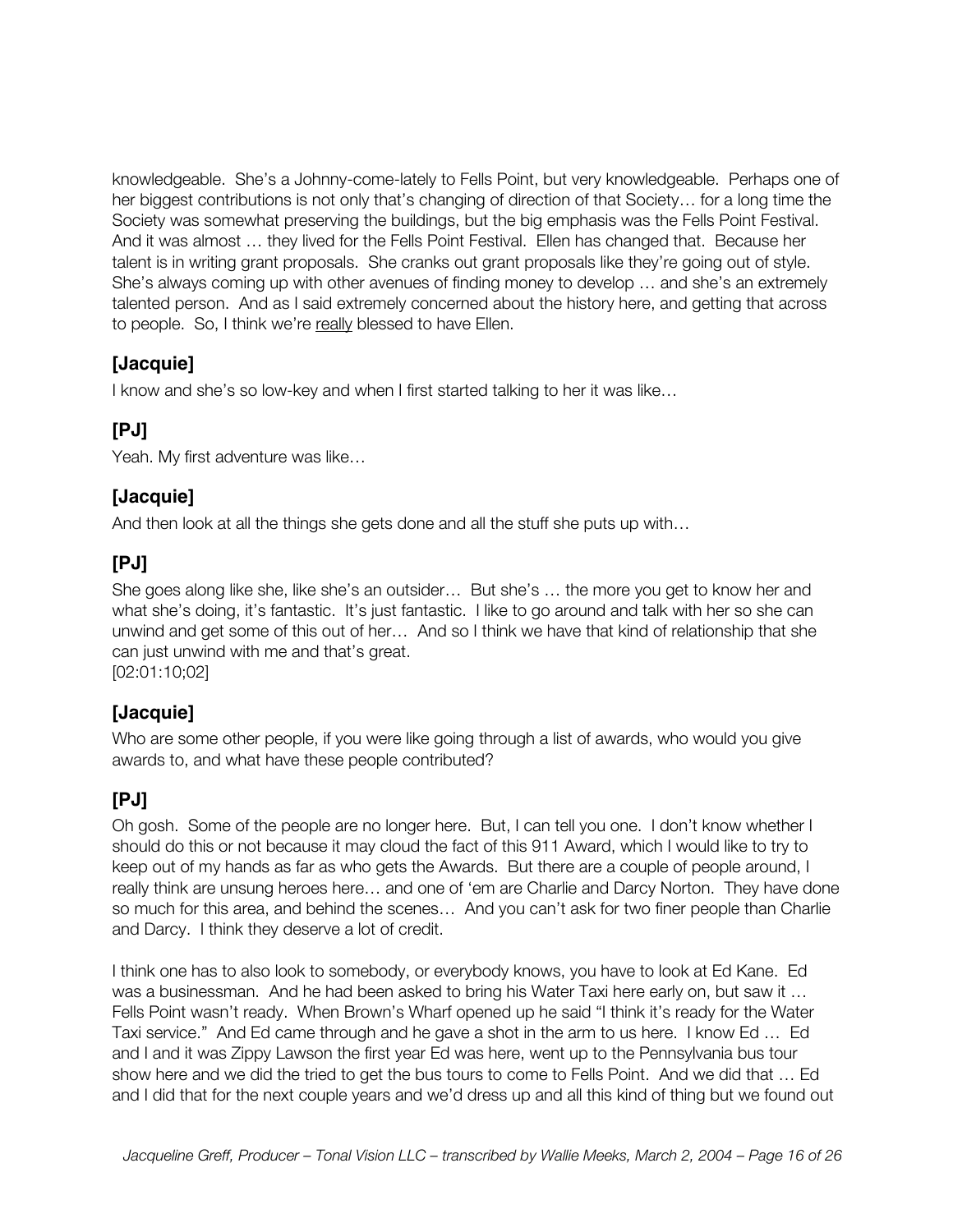we didn't have the mechanism here, the staff here to follow through with that. But the vision was there. And Ed had vision. But it centered around his business. But he realized that in order for his business to grow, Fells Point had to become more than it was. It had to have something to draw people. And he was constantly after that. So, Ed was one of those people that I think were very, very instrumental in our history.

I would have to say in their own way, the DeShield sisters were very instrumental in Fells Point, posthumously. And … they had … everybody has negative contributions and positive contributions. They had their negatives, but they had their positives. And I think the positives in the long run outweighed the negatives. I just … that's just a couple people that I mention right now.

There's another one. Mary Rose Wheeley spent so much time, not only with Preservation Society, but whether you agreed with her or not, that's not important, but she spent so much time in following along with the Liquor Board and a lot that went on there. She was one of those people that are behind the scenes and never really got the credit that she should get.

Anyway, let me drop it at that. [02:06:08;09]

#### **[Jacquie]**

You were going to ask something else, Kraig, when you first came back here. You were going to ask PJ something?

#### **[Kraig]**

No.

# **[Jacquie]**

I can put you on camera if you don't behave.

# **[Kraig]**

No

# **[PJ]**

A senior moment.

# **[PJ]**

While he's thinking, here's … let me give you a couple interesting stories.

I do these special services here in Fells Point on Christmas Eve, Easter morning, and Thanksgiving. And that all started out of … Ed called me up one day, or was it Cammie? I don't know… one of the two. And said "We're getting married. Would you perform the ceremony?" Well, I never really liked to get into that marriage ceremony business because if I couldn't do it for one person and did it for another and there was a reason I couldn't do it, there's a lot of hard feelings created by it. But I said … with Cammie and Ed I broke down and said yeah. I didn't have my license from the Lutheran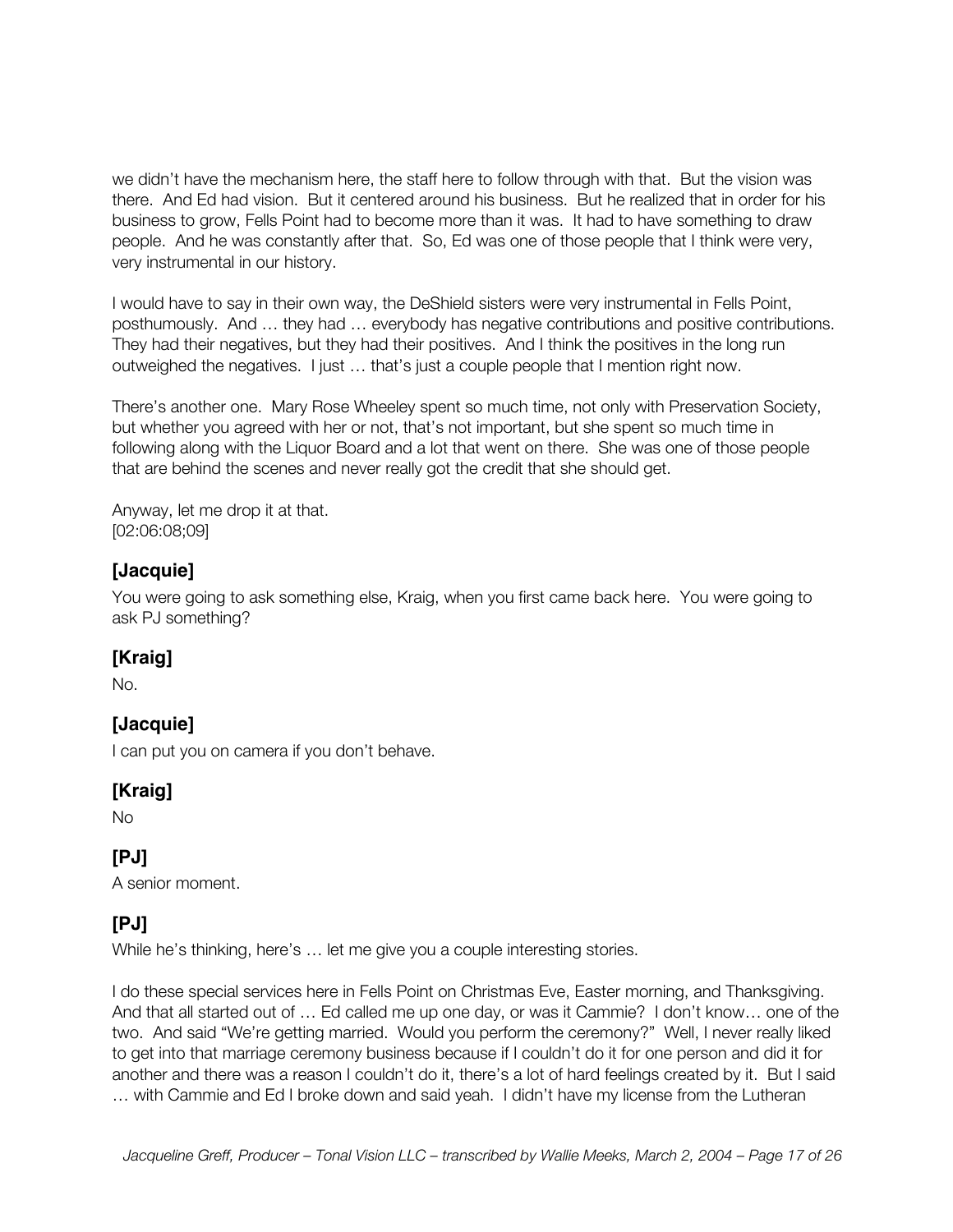Church at that time, but I had gotten one of these license-through-the-mail-order type of thing. I forget what the outfit is called. It's out of California. But anyway, legally I could marry people. So I said, "Well, what do you want? Do you want me in a robe and all that kind of stuff?" And they said "Yeah, yeah, yeah." And so I got the robe out and it's a white robe, and it was yellow from years of … so I bleached it and bleached it … and the stole was falling apart and I sewed that together and … to make a long story short went over there, and did the wedding in the house. And it sort of clicked at the time that maybe I should get back in and … 'cause there's a void in Fells Point, and that's a spiritual void. And that's when I started the first service I had was the Easter Sunrise Service, and that was the first service that you came to. So that's what got me back into it, was Ed and Cammie that wedding. And since then, I have gone on and now I'm reinstated with the Lutheran Church and I have that church out in Ellicott City on a part-time basis. But, one of the things that I do want to do is still in my plans and works is that, as I'm redoing this building back here, the greenhouse I had in the back will be turned into a meeting room. And I do hope to do some things with Fells Point along the lines of discussion groups, etc. about the Christianity.

# **[Kraig]**

What about a small church.

# **[PJ]**

Or a small church even.

# **[Kraig]**

You know, that's another thing too, it seems … that's one of the questions I've always had when we started going to services with you. It took so much spirit back in 1812, if there wasn't that much a belief in God and Country … we would have lost. It seems that's so much dwindled now and every man is for himself and we forget about … God.

# **[PJ]**

Yeah. There is a void here. And I know … and people I've talked to a lot of people. My problem has been to get a meeting spot that I could count on. And so I said well basically, basically that is why I've kept the building. So that I would have a meeting spot for down here. Or else I would've probably sold it. But that was the crowning point in my decision in keeping that building was that.

# **[Kraig]**

How far are you away from making it a reality?

# **[PJ]**

Maybe about a year. And they're working on the third floor now and next week will be the second and finally the first floor. So it may be about a year. So, I'm hoping that … but coming to fruition … because the need I think is there.

[02:11:36;22]

There was something else I wanted to say and I got on that tangent.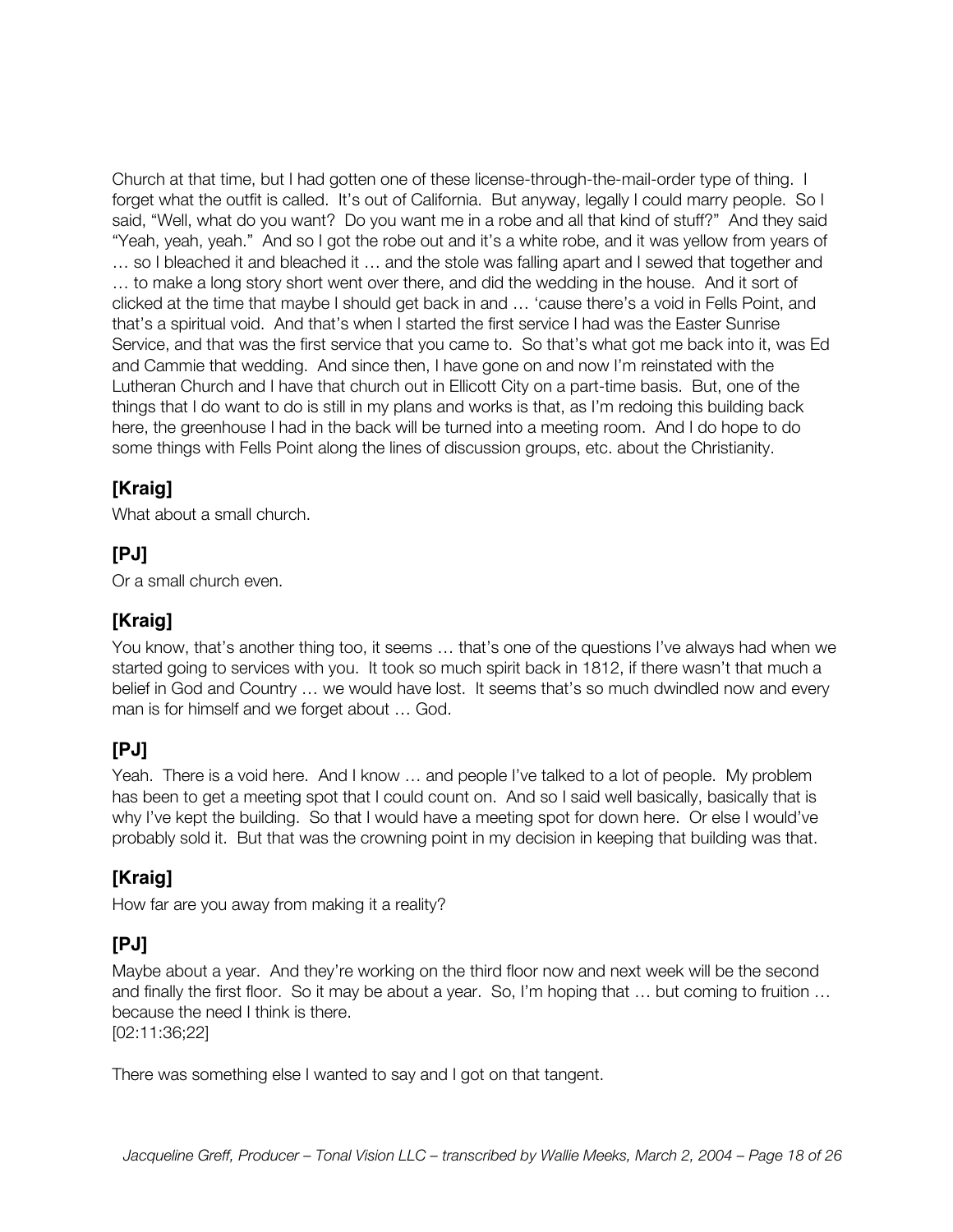# **[Kraig]**

How long have you had a beard? You stopped smoking a pipe, I guess. I haven't seen a pipe. Maybe you still smoke a pipe.

# **[PJ]**

… See I got the beard … when I had sideburns and a moustache. I grew those when I was out at the church at **Augsburg** in West Baltimore. The beard came along when I was working at Inner Harbor Lumber. What happened was I had a store and when they did this....

# **[Kraig]**

What year??

# **[PJ]**

I would say, let's see, in about '81, '82, somewhere around in there.

The story is that when they made the square out here, it took 'em a year. They had it torn up wall to wall, from property line to property line. They had torn it up. What little business I had over here was taken away, and my shop.... So I closed the shop. In the meantime, I had gotten married the second time around … closed the shop and took on a job at Inner Harbor Lumber as a salesman. And then I became Assistant Manager. And then they opened a new store up, and then I was the manager of that and had to open that. That's when I grew the beard, during that time.

# **[Kraig]**

Because you really have that seafaring thing going on. I mean, that's when I first saw you with the Greek fisherman's cap I thought, arrrrggghhh, me lads. [laughter]

# **[PJ]**

I sort of adopted it. I don't know…

Funny story is, I took on that look, but I'm not really that crazy about water. I'm more of a mountain person than I am a water person.

# **[Kraig]**

Well you never know. The first time I saw you I thought you were some sailing guy, aaarrggghh.

# **[PJ]**

No, no. more of a…

#### **[Jacquie]**

I have a little bit of an idea. You were starting to talk about all the meetings when they were putting together I guess it was the Urban Renewal Plan.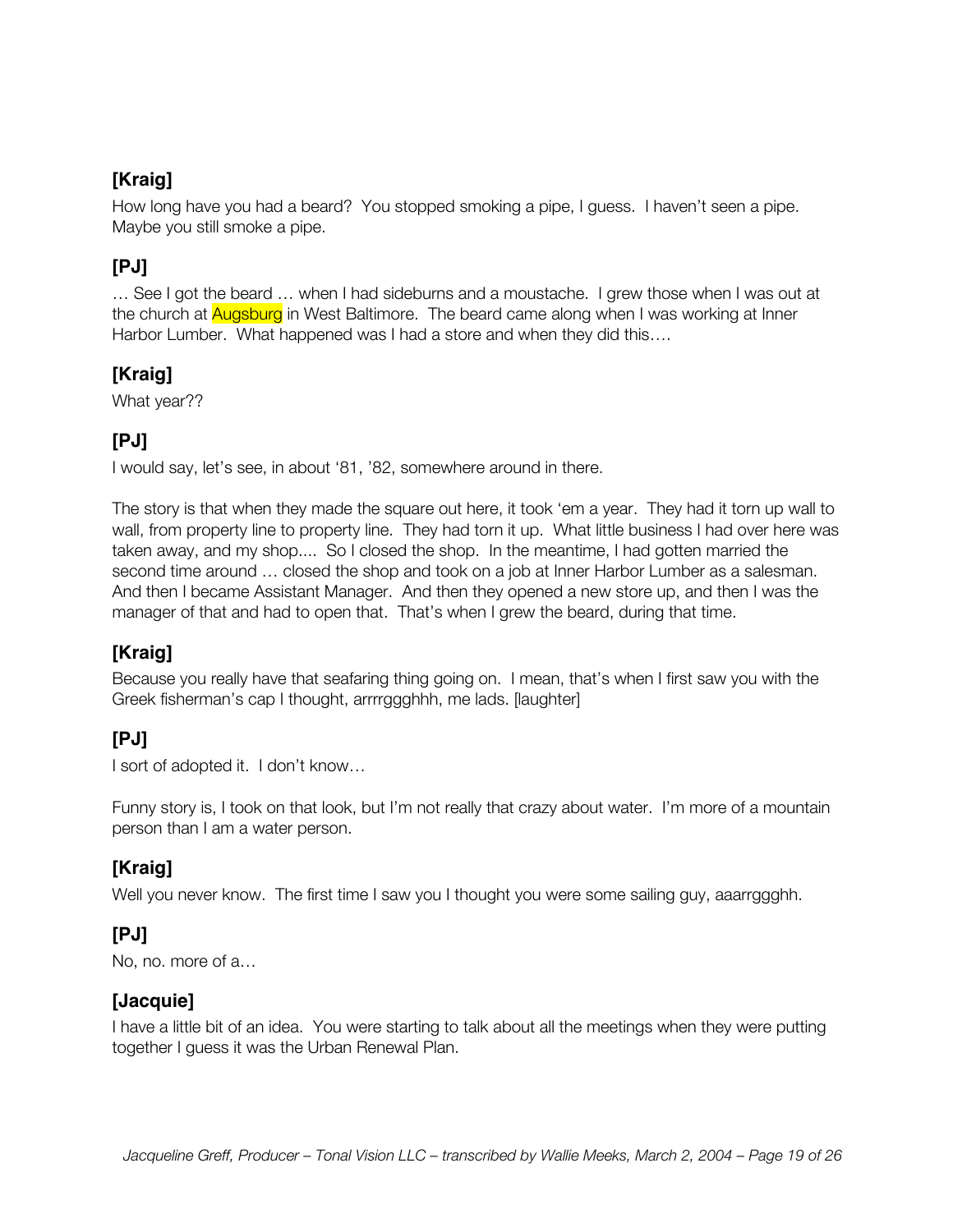Yeah, it was the urban renewal.

#### **[Jacquie]**

You kind of dropped it after that, and I was hoping you tell us more about the major disagreements within the community. [02:14:24;22]

# **[PJ]**

Yeah, because we had talked about that over … when we met.

Going back to that time with the Lou Sauers plan. The thing that was developed out of that plan was the Urban Renewal Ordinance. The big disappointment … there were several big disappointments. They never got in … although Reed and I, every town meeting would stand up and say "We need to do something about arranging for parking." And they'd say, "Yeah, yeah, we'll come to it." Until just recently, they never really got to the parking situation.

But, the urban renewal ordinance … the City came through with the urban renewal ordinance that was disastrous. Because in the original urban renew ordinance they stated that, if you had Formstone on your building that the city could come along and say we'll give you a year to take that Formstone off. If not, we'll condemn the building, take it over and become the real estate agent and sell that building. Also, most of these buildings here historically were 2-l/2 story buildings. And the fronts and third floor were added on later.

# **[Kraig]**

That's what Bob Eney was talking about.

# **[PJ]**

And so, this urban renewal ordinance said in it that the City could do the same thing, they could come around and say, "You've got to come down to the original roof line. And we give you a year to do it, if not we condemn it and take it over and sell it." So there were a couple of us, the DeShield sisters, Father Terrence from St. Stan's who was Assistant minister there, Bob … I can't think of his last name now. And my wife and me.

# **[Kraig]**

Bob Keith?

#### **[PJ]**

No it wasn't Bob Eney.

#### **[Kraig]**

Keith?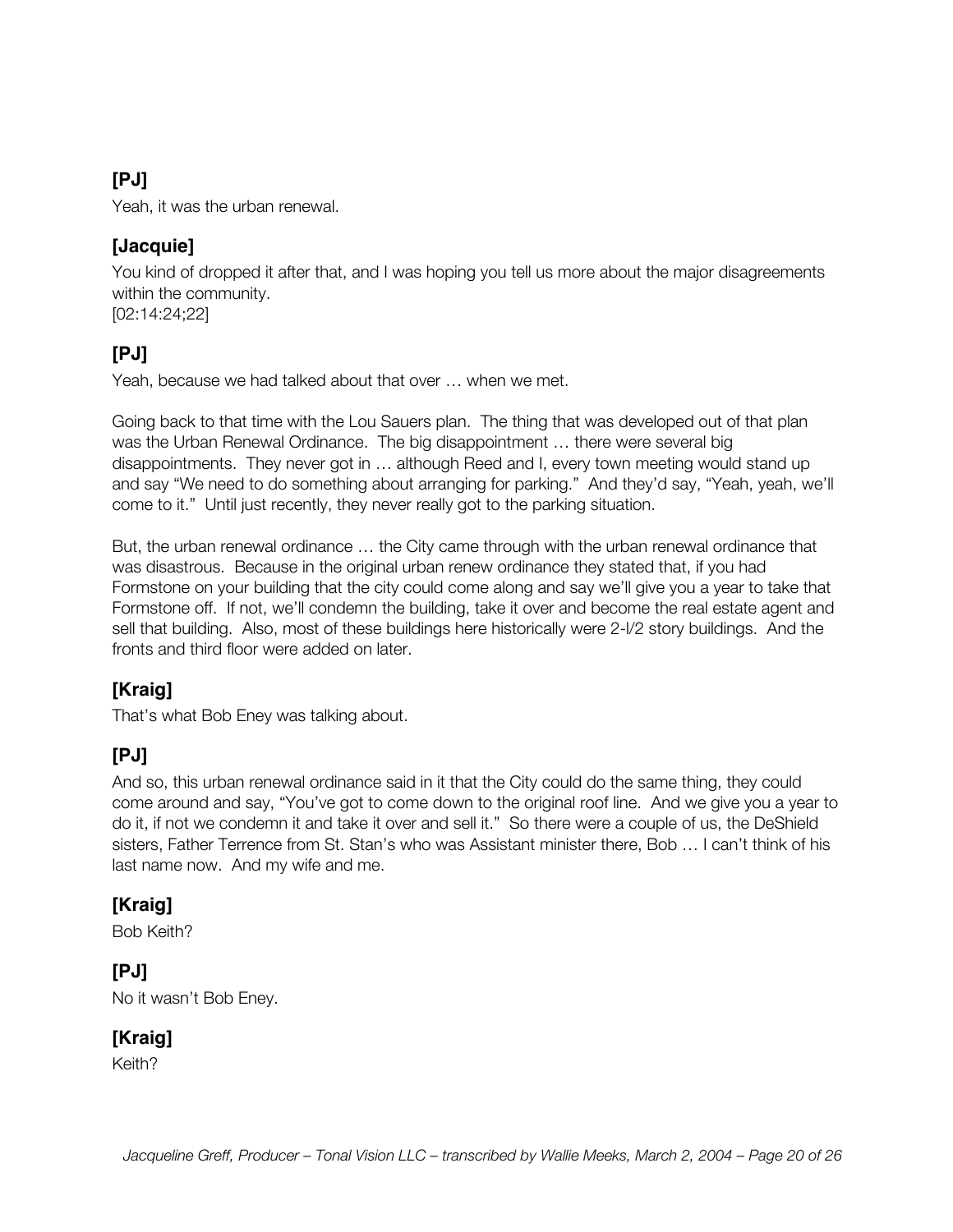No, no, no.

So anyway, he was a psychiatrist, this guy. So anyway, we formed a paper committee because … to oppose these points in the Urban Renewal Ordinance because we had elderly people here who, No. 1, could never afford to do what they said and they would be kicked out of their homes. And so we fought it. And they were to have … the Urban Affairs Committee on the City Council was to have their meeting for discussion of this urban renewal ordinance at St. Stan's. So I called up, who was then the big talk show host in the City was WBAL, Allan Christian… and I called him up one day off the air … and talk shows by that, were just starting at that time, and they would only be on in the evening, not all day long. But anyway, I called him off the air and I told him the situation. And I read to him what the things … he said, "Come on and I'll put you on the air." So it was my wife, myself and Father Terrence, went and talked about what this Urban Renewal Ordinance was all about, and the disastrous effects this could have on a lot of people. Low and behold, this group of eight of us, six of us, helped to turn out over 800 people in the St. Stan's auditorium. And we defeated that original Urban Renewal Ordinance. And later on that year, you find out that the City of Baltimore, if you want something passed without any opposition in City Council, you do it during Christmas week. So then Mayor Schaefer had a modified Urban Renewal Ordinance passed in City Council during that week, Christmas week. But we had defeated those disastrous parts of that Urban Renewal Ordinance. I'm probably, as far as contributions to Fells Point, I'm probably most proud of that one, that one thing, defeating, because it was so disastrous.

# **[Kraig]**

Now, according to Bob Eney, when people bought homes that had been condemned, they had a list of things they had to do as part of a contract with the City. This Urban Renewal Ordinance would have affected more properties than just that, right?

# **[PJ]**

Yeah. Oh yeah. The Urban Renewal Ordinance would have effected not just those condemned properties for the road, It was any property in the historic area, the Urban Renewal area, which went I think, up to Bank Street, south part of Bank Street, and Caroline Street and Washington Street. So, it affected any of these places in here.

[02:20:27;10]

There was a hole in the donut which was centered around St. Stan's was not included. And today we're living with the threat of what's going to happen with St. Stan's.

# **[Kraig]**

What is going to happen with St. Stan's? Is anybody there?

# **[PJ]**

Nobody's there.

# **[Kraig]**

Who's keeping the building up, the Catholic Church?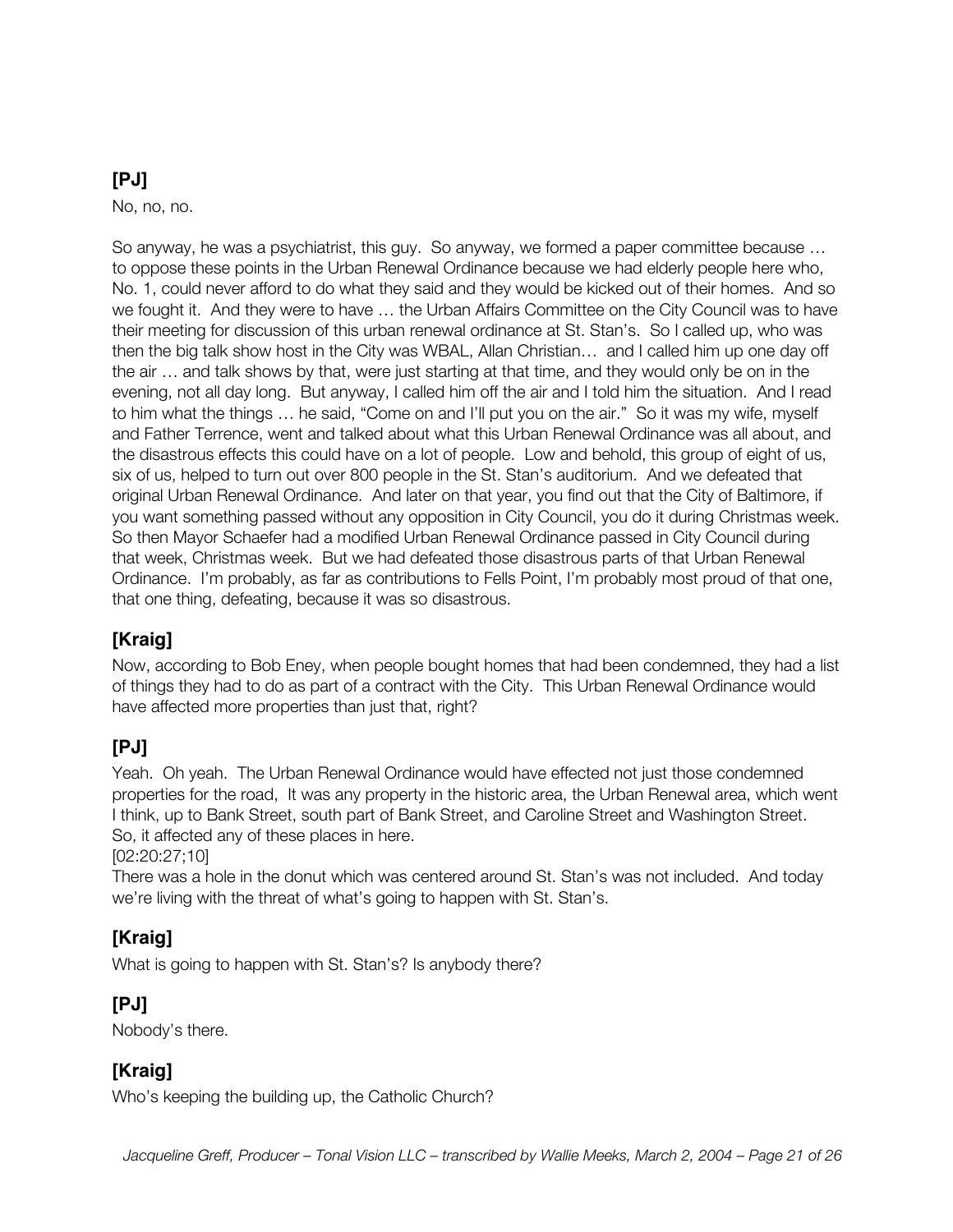The Catholic Church. The Franciscans still own the property. Now… I heard a lot in the community and Nancy's been a part of this, Conrad, been trying to save the building as a museum. And so … but I heard that the Franciscans denied their request, but I can't be sure on that. [end of tape; 02:21:19;07]

#### **[Jacquie]**

"Park free or die" stickers?

# **[PJ]**

Oh, that was one of the side effects of … that kept this thing, this controversy with the bars and the homeowners … Because the homeowners were … didn't … were being crowded out of parking their cares because of the nighttime bars …traffic. And so they came up with the becoming a part of this permit parking. Well, then the business community said, "Hey, you can't do this. This is is gonna hurt us." So we got into that point of contention … and that just fueled the battles between really the bars and the residents. And that permit parking thing was more of a fuel thing. It wasn't… If it hadn't been contention before, I don't know if it would have become as big a point of contention as it was. But the contentions were that these bars became too, too noisy. Here you had bars in old buildings and maybe residences along side them or close to them. And these old buildings were not built to contain sound. And so, with the new sound equipment that came in, you just blast the residents away … off. And some of these… I know I had the problem with the Max's when they had live bands. You couldn't sleep at night. But it was all because of the technology and the sound, etc. But also, you had bars that were catering to college kids and even younger. And the first one of these was Surfside Sally's. And it was Surfside Sally's that changed … that really changed the bar scene down here. For instance, Whistling Oyster used to be… oh, mainly older folks that would come here. When Surfside Sally's came, they drove these people away because the older people didn't want to be associated with the rowdyism of this younger crew. It hurt the nighttime businesses of retail. I know I used to… we opened the shop in '86. The … I used to do, for instance at Christmas on the weekends, I'd stay open until 12:00 at night and the shop would be filled with customers. I mean 20, 30 people up until 12:00 at night on the weekends.

# **[Jacquie]**

Were these college kids, the older people, or?

# **[PJ]**

No these are older people, middle age, older people that would come. We had the candlelight Christmas program, which we haven't talked about, but that was created … I experimented my first year I had the shop open the second time around and I experimented with a late-time shopping that year and decided the next year, I got some of the businesses together and said, "Look this is what we can do. This is what happens…" my experiences. And we created the candlelight Christmas that went on for 7 or 8 years until I couldn't do it anymore. It was after my surgery I had to drop out of it. But that Candlelight Christmas was 4 weekends in a row. We had horse and carriages in the streets that gave rides. I wonder if you remember them? But used to draw tremendously. And we were really getting the thing rolling … and it takes years to develop a program like that because you get on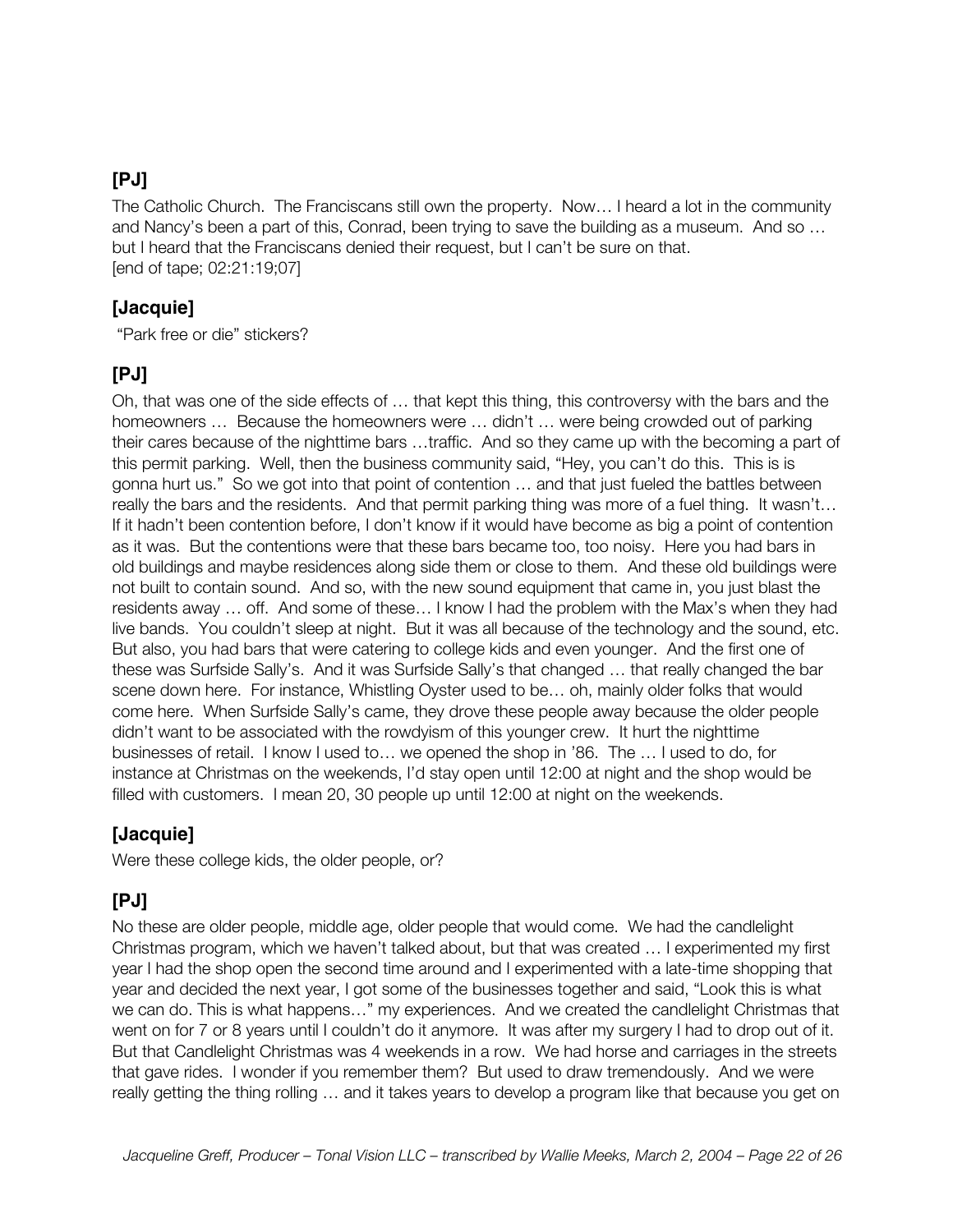people's schedules and calendars, etc. And we were really getting rolling. Then Surfside Sally's came in and all of a sudden people started to… that program started to dwindle off the table. Because people didn't want to be associated with that rowdyism. They didn't want to come down here and have that happen.

And then you had Tina and Tony's Wedding. Tony and Tina's Wedding. And Perloff had bought into that and they opened up the Sanctuary. And then that started to feed off Surfside Sally's … and you had that. And then Surfside Sally's, we were able to get closed. And then that was a big fighting … and that fight was joined by some of the bar owners here. And that was the first time that that has ever happened, that the business community started to fight some of that irresponsibility of bar owners. We saw it with after Sanctuary, then 723 came and we all know what happened there and how the actual bars testified at that hearing against 723. And so you saw this melding of people of bars and community coming together.

But it was that night time rowdy group that urinated in people's mail slots and into their homes and walked on top of cars and broke windows and, you know, pulling up flowers out of pots and took pots and threw them in the streets and … It was this kind of thing that got the bars and the residents on odds. Because the bars say, "Well, we're not responsible for that." And the residents would say, "Well, who is then?" And it was that kind of thing going back and forth. [02:28:36;14]

#### **[Jacquie]**

Well, currently, the business owners are complaining that business has been really slow and even the bar owners are saying that. Do you have any perspective on the business in Fells Point?

# **[PJ]**

Okay. Two things happened. And this is my perspective on that. The same time you had these kiddy bars come in, you also had in the City, or in the metropolitan area, the hijacking of cars. I don't know if you remember that. You had a rash of cars that were being … with people in them … hijacked, car jacks. And the explosion of murders in the city. It got a lot of publicity. So you had two things. And the other thing was parking. You had the kiddy bars down here that the people didn't want to associate with, then you had the fact that the bar traffic was taking up the parking spots, so nobody could really come down here and shop with ease. And then you had this negative perception of the City. We are in the city. People, in order to get here from the outlying sections, have to come through the City to get here. And they were scared and afraid. And as I saw my traffic dwindle in my shop, I asked questions to the customers that would come in and say, "Do you know why?" And they would say, "People are scared to come into the city." So it was a combination of things that happened together. But I think the biggest thing was that Baltimore City got the reputation across the nation, this was not just local, across the nation, of being an unsafe place.

We used to, my shop used to draw from the whole metropolitan area, the whole middle Atlantic coast, and even drew as far as Nova Scotia, because there was an article about my shop … was it Nova Scotia? No. Iceland. So I got an article in the Icelandic paper about the angels. And if people from Iceland would come to the mid-Atlantic area mainly to go to Washington, etc., they would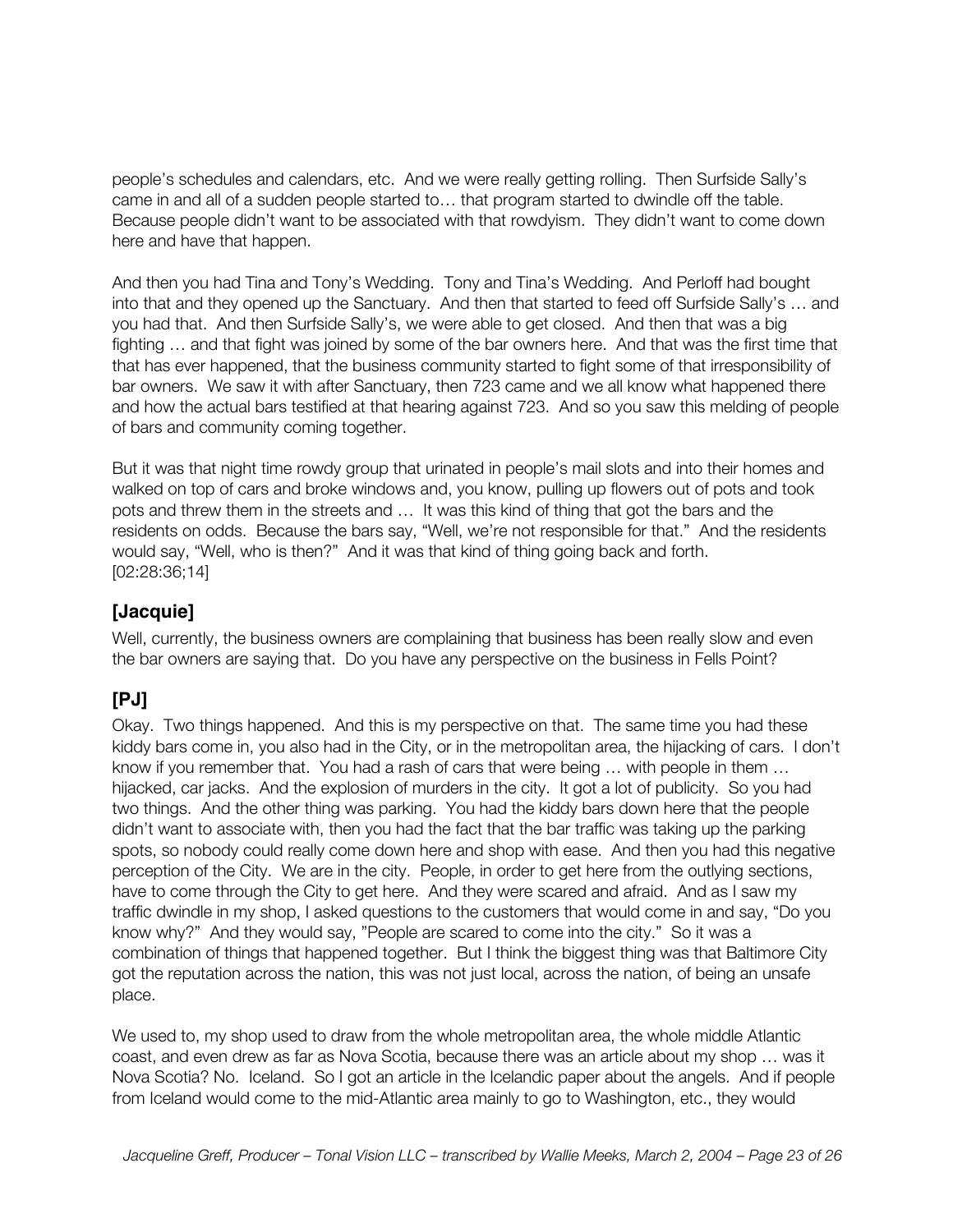come to Baltimore to stop in my shop. Then this thing spread about Baltimore. And Baltimore is still under that cloud, very much under that cloud. You get the, it was in the news last night, last couple days, about Downtown Partnership and panhandling. It's that fear factor that people have and it's going to take years to try to overcome this now, and I think we can overcome it.

# **[Kraig]**

It's almost like TV viewership. Once the person turns the channel, they're never going back to that channel…. Once they decided they're not coming down to the City, they're gonna go some place else.

# **[PJ]**

And you got to start all over again to wooing them. And again …

I hate to say there's a cure-all, but I turn back the partial answer to those whole thing is this history business. I think that if we can get people involved and the businesses involved in the history, then I think we may be able to lure some people back. Because we'll become unique. We'll become different. What's the sense of coming to Fells Point when you can shop in some mall or whatever, or Wal-Mart or something. We've got to become that unique spot and our history can give us that uniqueness and our shops and businesses and restaurants have to take up on this. I think if the business community here is to be successful, it's got to become aware of this history and the importance of this can play.

The number 1 tourist attraction across the country, number 1 tourist attractions, are historic spots. Number 1. Far exceeds seashores, far exceeds anything else…. Historic spots. We got to realize this. And the business community, I haven't gotten a real late sense, but Ellen's gotten involved with the business community, Business Association, but we got to pick up on that. [02:34:36;07]

#### **[Jacquie]**

Can I go back and fill in a couple of places?

# **[PJ]**

Yeah.

# **[Jacquie]**

I have the impression that during and dafter the road battle, there was a group of people who bought properties and were interested in historic preservation or interested in improving their properties… had at least some money to put into 'em, some more than others. And then there was the long term resident in the community. And it sounds like there was a lot of divisiveness between those two groups. Can you give me some reasons for that?

# **[PJ]**

Originally, it was a lot of divisiveness… And it was, I think on the one side of the older residents, it was some type of a fear of losing what they had. And with the new residents … and I'm afraid that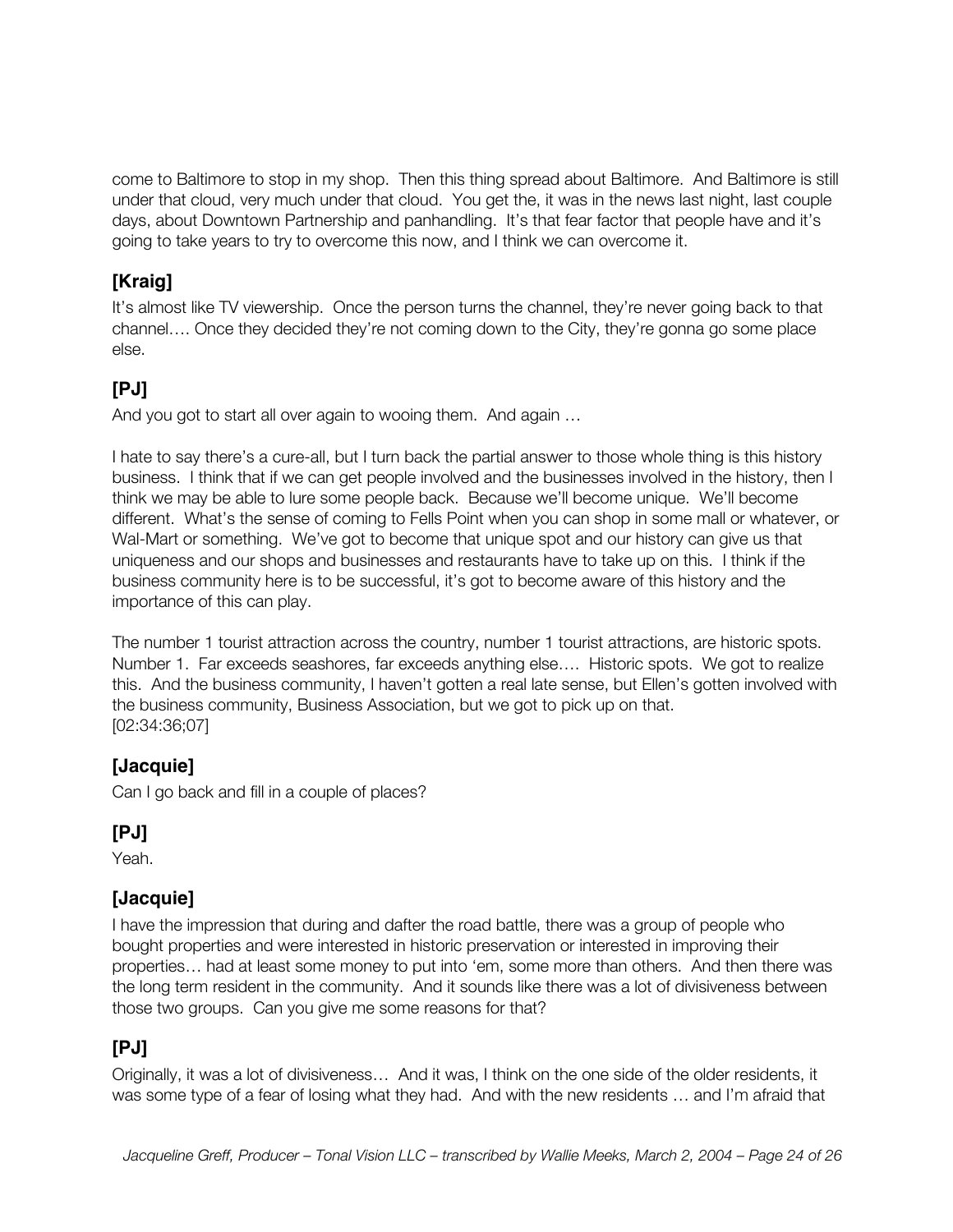first Urban Renewal Ordinance was tied to some of those new residents. The thing of tearing down the Formstone and the third floor, etc. This was tied to that. And that group was called ORRA … Owners Restoring whatever Association, but it was ORRA and then there was the Fells Point Improvement Association. And the Fells Point Improvement Association was the older residents. ORRA was the newer coming in restoring. And we got off to a bad start. And the bad start was during that whole thing of the Lou Sauers plan, the town meetings, etc. The older people thought they were being ramrodded by the newer ones coming in. And when that Urban Renewal Ordinance came in, that was just disastrous. And then it was a lot of finger pointing going on. And the battles that the… the residents… the battles at the town hall meetings were just notorious and … it was old residents against new residents. The old residents didn't really understand … they thought they were being kicked out of the community. And the newer residents didn't do anything to assure them that they weren't being kicked out. So that became, it was a lot of perception that was going on. You know, I perceive that you don't want me, or I perceive this… I perceive that … and that feeds on itself. And then you had some people that came in for their own political advantages who festered on that, and ate upon that. I won't mention any names, but they just fed on that and kept that going and kept that festering instead of, you know, bringing together the healing process. They kept for their own good, or own egos or whatever, I don't know. But they needed that contention and they kept it going live and just…

[02:38:31;25]

#### **[Jacquie]**

Okay. I'm going to change the subject totally, totally again. This was, you know, in recent … in the first part of the 1900's was a fairly lower class community such that, you know, the City thought it was totally expendable to put a road through. One of the things that I have noticed is, there was the Allied Chemical site that some people call a Superfund site, although I don't know if it technically was. There is a whole bunch of area along Caroline that people talk about as a brownfield. I know a guy that was the Environmental Manager of the P&G soap plant and he talks about spills and things and of course Fells Point would have been a victim of some of those things. And it was a very much … I mean now you have the shops and bars and things and you have people, residents, but then it was industry plus bars and shops and people. Can you tell me … did people notice any of that?

#### **[PJ]**

No, they didn't. They really didn't. Because a lot of the people here in the 20th Century, they were later immigrants, the Polish community, but this was their livelihood. They earned their money off of that waterfront or that industry or whatever or that cannery in the early part of the 20th Century, late 1800's. But that was their living. There was some people…

#### **[Kraig]**

That was also before the knowledge of cancer…

# **[PJ]**

They didn't know what caused cancer and the whole thing. Later on, we found out that we had so many cancer deaths in Fells Point, it was way out of proportion to the national average.